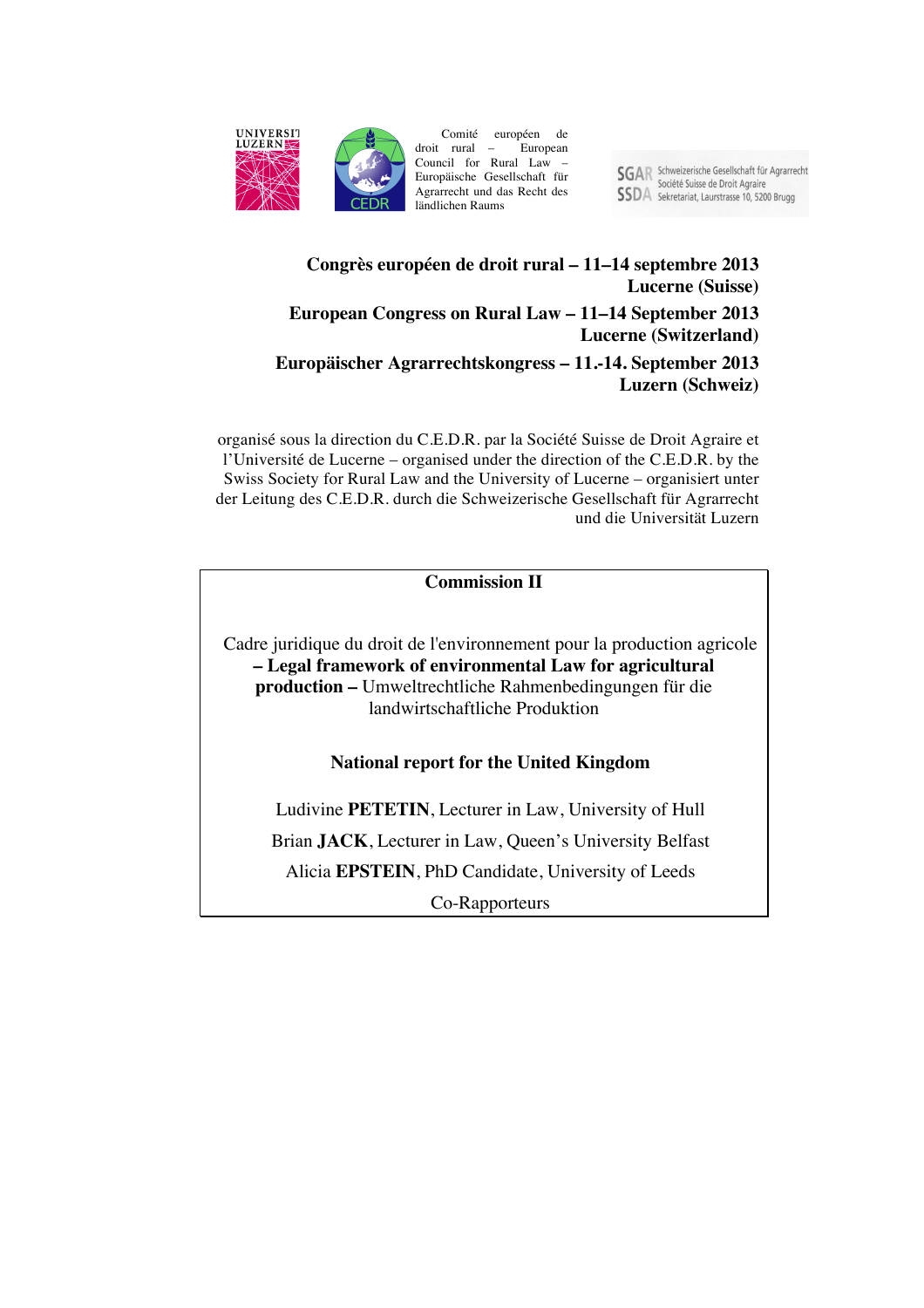## **Summary**

Farmers receiving direct payments are mainly subject to two sets of agricultural management standards imposed by cross-compliance: first, as Statutory Management Requirements (SMRs) which relate to the areas of public, animal and plant health, environment and animal welfare; and, second, the standards of Good Agricultural and Environmental Condition (GAEC) which deal with the problems of soil erosion, soil organic matter and soil structure, and ensure a minimum level of maintenance to avoid the deterioration of habitats and the protection and management of water.

Agricultural land use and production is estimated to have contributed significantly to the accelerated declines in biodiversity and ecosystem services in the UK. The uplands, in particular, benefit heavily from CAP subsidies. Thus, CAP instruments have the potential to impact upon how soil and water are managed by farmers. However, these subsidies have not yet contributed to halting the process of soil and water degradation which has taken place over several decades.

Pillar 2 funded Agri-Environment Schemes (AES) have shown minimal success in recovering populations of farmland birds and other species as well as priority habitats. The aim is now for these schemes to contribute to nature restoration through the creation of buffer zones, stepping stones and wildlife corridors around specific sites to establish a coherent and resilient network, rather than focusing on target species. Higher Level Stewardships (HLS) are especially considered to be the most important tool for managing various components of England's ecological network and should therefore be expanded. Cooperation and active management now seem to be the central facets of biodiversity conservation and protection, especially with the major challenges which are now facing us: sustainable and green agriculture, food security and climate change.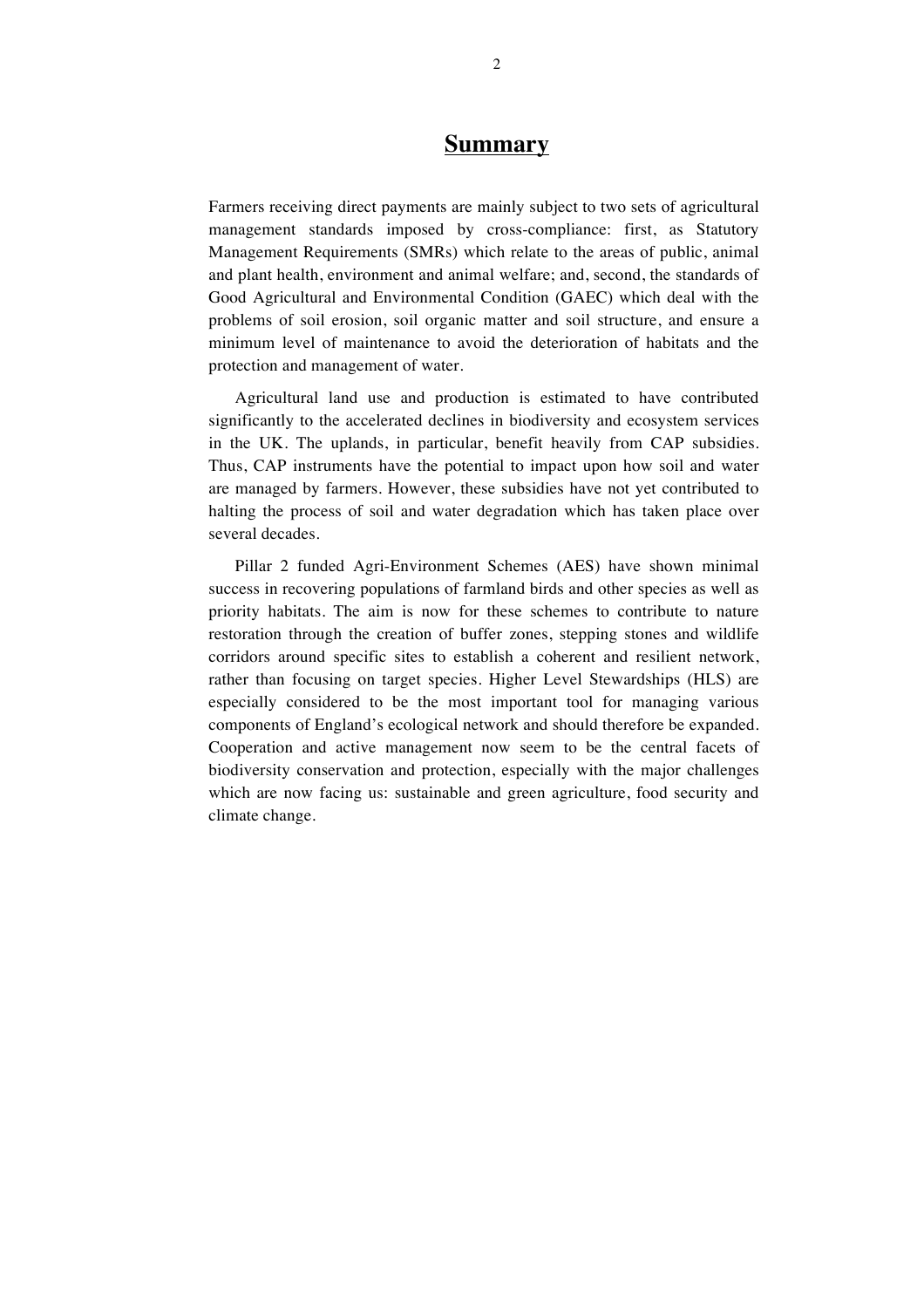## **1. Presentation of the National legal Structure**

In the UK, agriculture and the environment have not been integrated in the constitutional system. Most of the formal sources for agricultural and environmental law are statutory.<sup>1</sup> Some of the main statutes dealing with agricultural and environmental law are: several Agriculture Acts, the Environmental Protection Act 1990, the Water Resources Act 1991, the Environment Act 1995, the Natural Environment and Rural Communities Act 2006 and the Town and Country Planning Act 1990. Secondary legislation is the second main source. These usually take the form of regulations derived from the power attributed to the relevant Secretary of State by a specific statute, such as the Water Resources (Control of Pollution) (Silage, Slurry and Agricultural Fuel Oil) (England) Regulations 2010, the Agriculture (Cross-compliance) (No. 2) Regulations 2009, The Nitrate Pollution Prevention Regulations 2008.

In England, apart from the general civil and criminal courts, there were until very recently two specific types of tribunals dealing with environmental and agricultural matters. The First-Tier Tribunal (Environment) hears appeals for civil sanctions or designation notices from the Environment Agency or Natural England.<sup>2</sup> It was created in 2008 following the Tribunals, Courts and Enforcement Act 2007. The other specialist tribunal was, until the end of June 2013, the Agricultural Land Tribunal (ALT). It mainly settled disputes and other matters between agricultural tenants and landlords arising from tenancy agreements under the Agricultural Holdings Act 1986. Since the  $1<sup>st</sup>$  of July 2013 and the entry into force of the Transfer of Tribunal Functions Order 2013, the ALT has been abolished to provide cohesion within the administrative system and to increase both efficiency and case management in lands tribunals. All existing cases have been transferred to a new Property Chamber in the existing First Tier Tribunal. Appeals from a decision of the Property Chamber in the First Tier Tribunal will be to the Upper Tribunal, and thereafter to the Court of Appeal.

 $1$  For the purposes of this paper, the main focus is on England (unless otherwise stated). Although England is part of the United Kingdom the legal systems and rural policies in the other parts of the UK –Wales, Scotland and Northern Ireland – are significantly different and it would require a separate paper to do justice to their perspectives. Some sections will, however, refer to the Northern Irish regime.<br><sup>2</sup> The Regulatory Enforcement and Sanctions Act 2008 contains enabling powers to

introduce civil sanctions.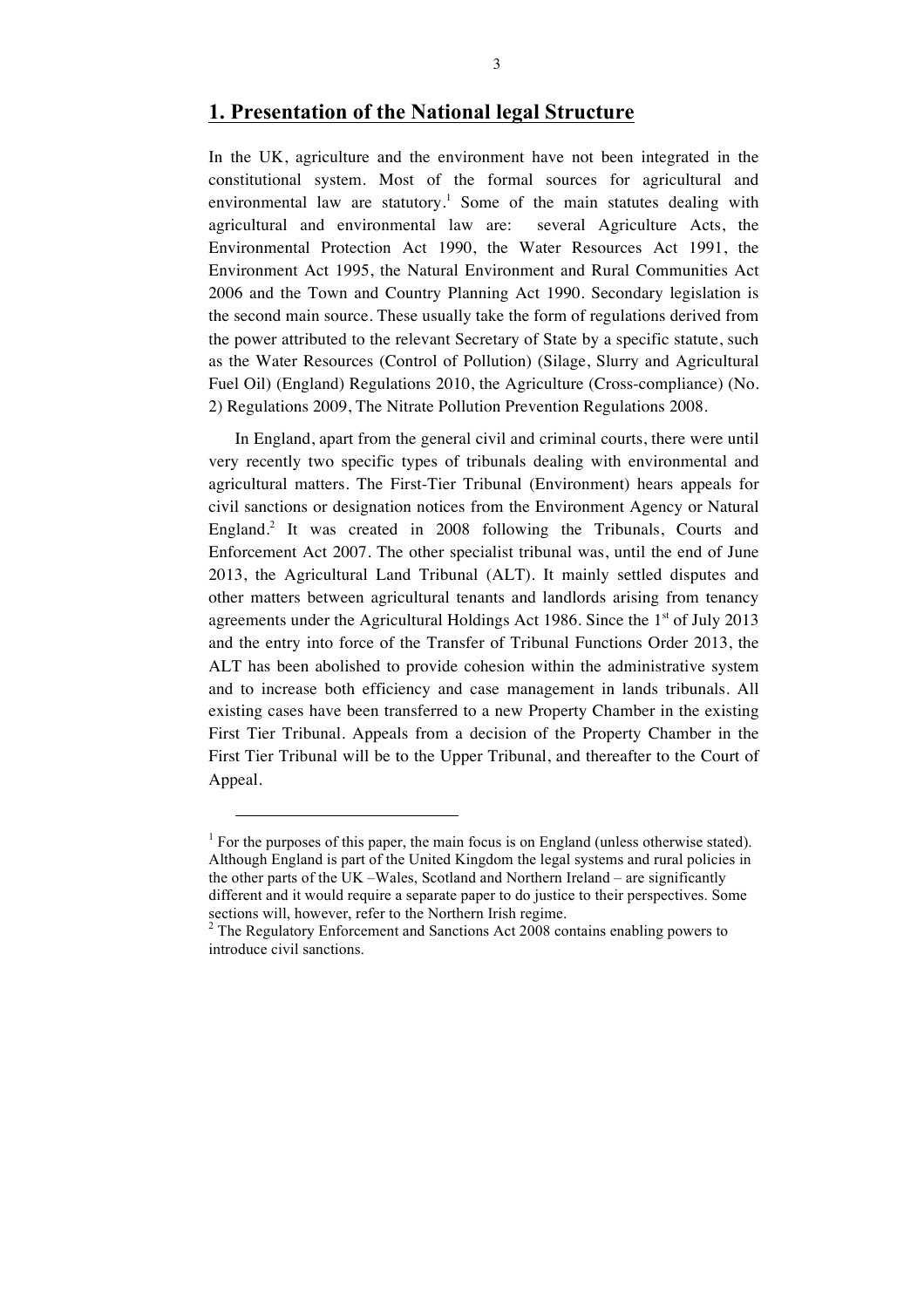*The Department for Environment, Food and Rural Affairs (DEFRA) is the* UK government department responsible for policy and regulations on the natural environment, biodiversity, plants and animals; food, farming and fisheries; environmental protection; and rural communities and issues.

Regulatory agencies implement and enforce the different statutes and regulations and therefore play a tremendous role in agricultural and environmental law. The main agencies in England are the Environment Agency, Natural England as well as local authorities (in particular for town and country planning).

# **2. The Legal Responsibilities of Agricultural Operators: An Overview of Environmental Obligations**

Two aspects to cross-compliance ensure that the pressures on ecological networks are reduced: first, the specific European legal requirements, known as Statutory Management Requirements (SMRs) which relate to the areas of public, animal and plant health, environment and animal welfare; and second, the standards, based on the European legal framework, which require farmers to keep their land in Good Agricultural and Environmental Condition (GAEC). GAECs deal with the problems of soil erosion, soil organic matter and soil structure, as well as ensuring a minimum level of maintenance to avoid the deterioration of habitats and protection and management of water. It is important that these standards are enforced so as not to disadvantage those many landowners who adhere to them.

Pursuant to Regulation  $73/2009<sup>3</sup>$  direct payments to farmers are made subject to a number of SMRs and standards of GAEC. In the UK, these crosscompliance requirements are determined separately by each devolved administration, taking into account the regional differences and circumstances under which they are intended to operate.

 $3$  Article 4, Council Regulation 73/2009/EU of 19 January 2009 establishing common rules for direct support schemes for farmers under the common agricultural policy and establishing certain support schemes for farmers, amending Regulations (EC)No 1290/2005, (EC) No 247/2006, (EC) No 378/2007 and repealing Regulation (EC) No 1782/2003 [2009] OJ L 30/16.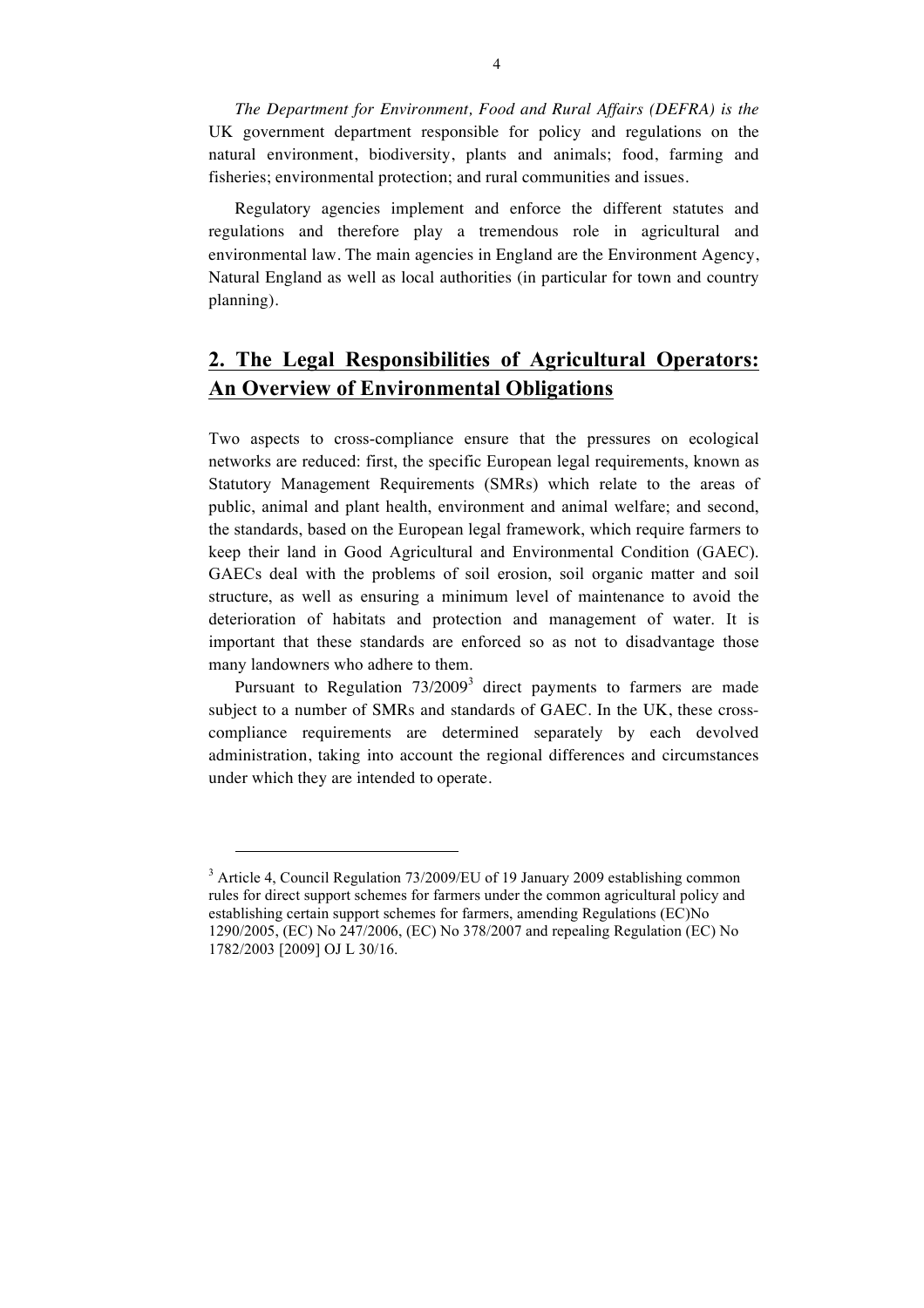With regards to England, SMRs and standards of GAEC apply to all agricultural operators receiving subsidies in the form of the single farm payment (SFP) under Pillar I of the CAP, as well as those enrolled in the Rural Development Programme for England (RDPE) under Pillar II. For the purposes of this report the focus is on SMRs and GAECs that impose obligations on agricultural operators in the form of environmental regulations and minimum standards.

# 2.1. An Overview of Environmental Obligations of Farmers in England: SMRs and Standards of GAEC

Agricultural management standards required under EU – as well as national – law determines the list of SMRs and requirements for keeping land in GAEC in England.<sup>4</sup> There are currently 17  $SMRs<sup>5</sup>$  and 16 measures that must be observed and implemented by farmers in order for their holdings to be recognised as being in GAEC.<sup>6</sup> The purpose of these GAEC standards is to provide a minimum level of environmental protection that applies to all holdings receiving direct payments and underscores the strategic importance of preserving the production capacity of agricultural lands in England. The following sections will focus, in particular, on some of the SMR and standards of GAEC that apply to soil and water management, habitats and wildlife protection and permanent pasture. In addition to these legal obligations that apply to farmers, voluntary measures and schemes will also be mentioned wherever relevant.

<sup>&</sup>lt;sup>4</sup> In accordance with Article 6 of Council Regulation 73/2009/EU each devolved administration in the UK has defined its minimum requirements for SMRs and GAECs based on the guidance provided in Annexes II and III of the regulation.

<sup>&</sup>lt;sup>5</sup> Pursuant to Article 5 of Council Regulation 73/2009. A complete list of SMRs is available online at:

http://rpa.defra.gov.uk/rpa/index.nsf/7801c6143933bb248025713f003702eb/c469ad87d 7f02d5f80257ac5003b49bf!OpenDocument.

<sup>6</sup> Pursuant to Article 6 of Council Regulation 73/2009. A complete list of GAECs is available online at:

http://rpa.defra.gov.uk/rpa/index.nsf/UIMenu/CC81AD645B12CE67802573B00050618 6?Opendocument.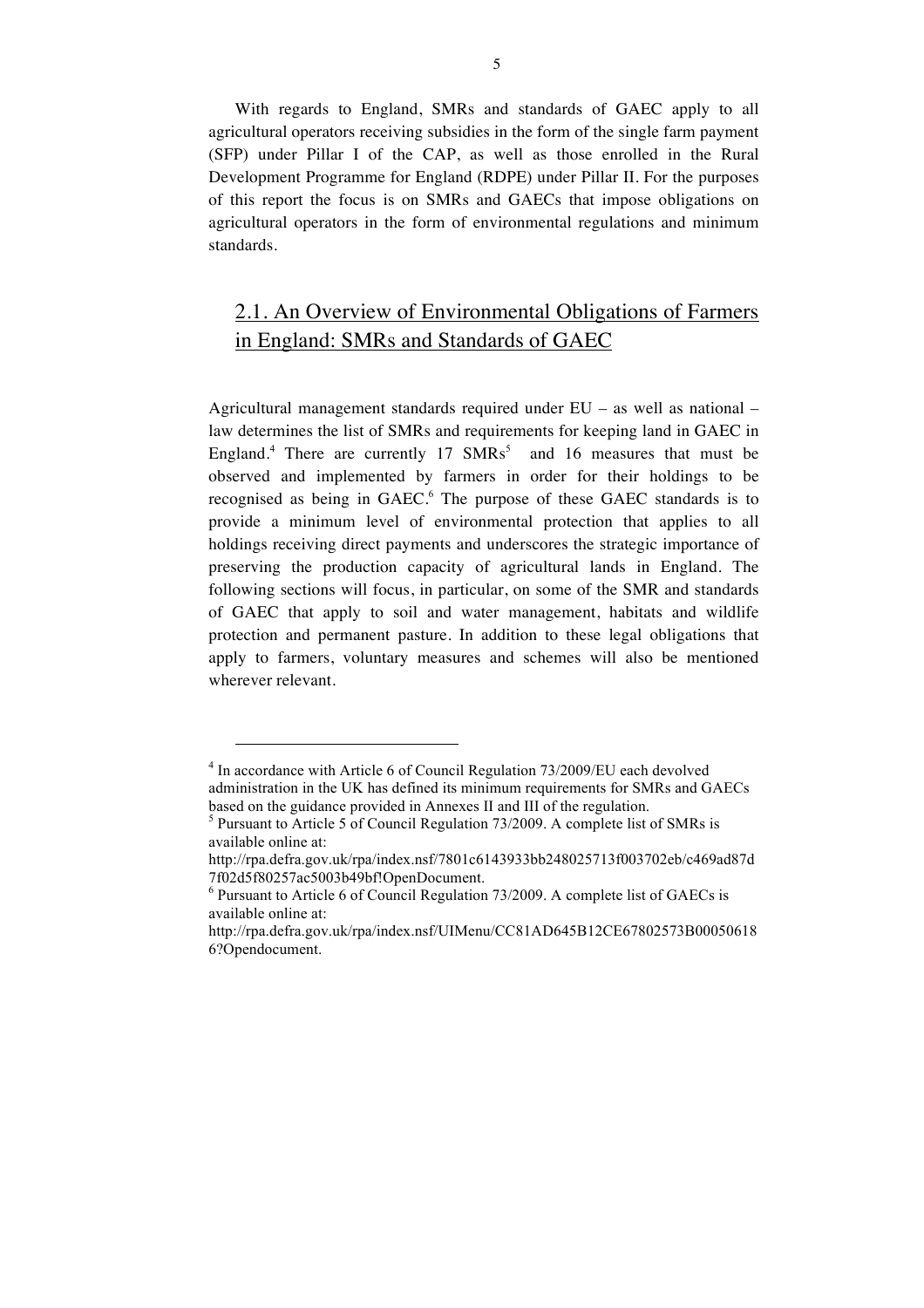One of the main requirements for keeping soil in GAEC is to carry out a socalled Soil Protection Review (SPR). According to GAEC 1, farmers in England must carry out an SPR of their soil at least once a year, although they may be required to carry out additional reviews if they should notice any changes to their soil.<sup>7</sup> Also, they are required to record and follow up any incidents of waterlogged land that occur on their holding. In such cases farmers must address and remediate any damage caused by accessing waterlogged land within 12 months in order to prevent further soil deterioration. Failure to do so may result in legal liability for farming operators.

In addition, GAEC 1 imposes certain post harvest management obligations that apply to some crops, such as oil seeds, requiring farmers to fulfil at least one of the post-harvest management procedures issued in the cross-compliance guidance.<sup>8</sup> Soil is further protected under GAEC 1 by restricting the extent and conditions under which burning of vegetation may be carried out on agricultural land. With regards to the latter, it may also be noted that many farmers have signed up to additional private codes aimed at soil protection. One such example is The Heather and Grass Burning Code (HGBC), which is a voluntary code that sets out good practice relating to how and when to burn organic residue in order to minimise the impact of such practices upon soil erosion and deterioration.<sup>9</sup>

The potentially harmful effects of sewage sludge upon soil are addressed by SMR 3, which requires farmers to follow a number of sewage management procedures aimed at reducing soil deterioration.<sup>10</sup>

<sup>&</sup>lt;sup>7</sup> Standards for GAEC are numbered from 1-19 (please note that GAEC 2-4 have been repealed).

<sup>&</sup>lt;sup>8</sup> DEFRA, 'The Guide to Cross-Compliance in England' (2013 edition). Available online at:

http://rpa.defra.gov.uk/rpa/index.nsf/7801c6143933bb248025713f003702eb/C469AD87 D7F02D5F80257AC5003B49BF/\$FILE/cross%20compliance%20guidance%202013% 20v1%200.pdf.

<sup>&</sup>lt;sup>9</sup> The Heather and Grass Burning Code is Available online at:

http://www.naturalengland.org.uk/Images/heathergrassburningcode\_tcm6-7795.pdf. <sup>10</sup> SMR requirements are numbered from 1-17.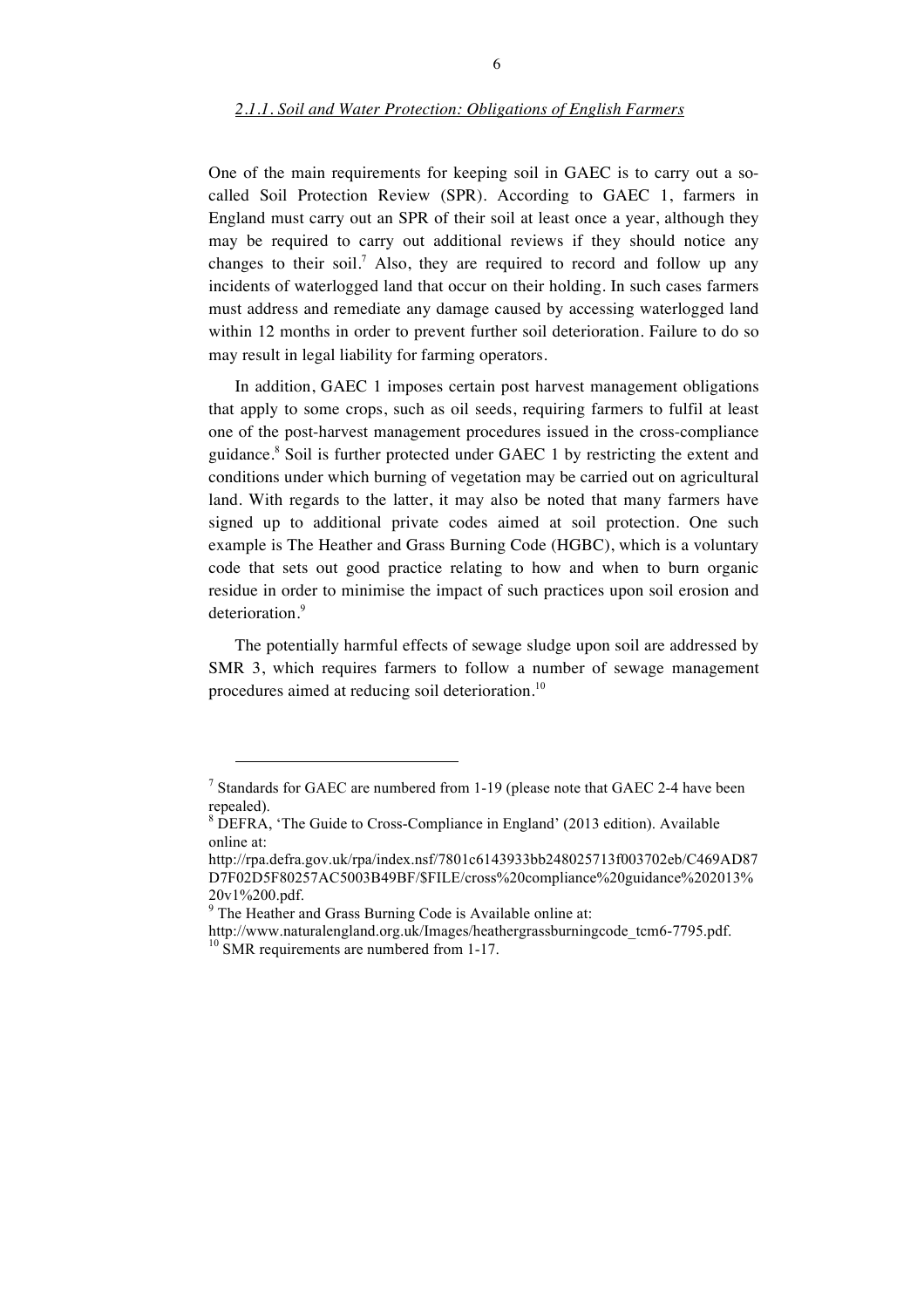With regards to water management, SMRs 2 and 4 are of particular relevance, as they set out and reinforce existing obligations of farmers to minimise the pollution of groundwater caused by pesticides and fertilisers. SMR 2 covers activities, which lead directly or indirectly to the discharge of pollutants into groundwater and reflects the list of 'groundwater activities' that are subject to The Environmental Permitting (England and Wales) Regulations 2010.<sup>11</sup> According to Article 12 of these regulations, operators are under a general obligation to obtain an environmental permit from the Environmental Agency before such activities can be carried out. Furthermore, any conditions or notices included in such a permit must be fully observed for operators to be considered to have fully complied with SMR 2.

SMR 4 reflects the legal obligations imposed on farmers under The Nitrate Pollution Prevention Regulations  $2008^{12}$  and aims specifically to reduce the rate and risk of groundwater pollution caused by agricultural production in designated Nitrate Vulnerable Zones (NVZs). For entities operating in such zones, compliance with SMR 4 includes a list of management measures that must be carried out, such as planning the use of livestock manure as a means of minimising superfluous and unnecessary fertiliser use. Other requirements include, creating a risk map of all land to which Nitrogen (N) will be applied, compliance with the livestock manure (N) farm limit and compliance with spreading limits and closed periods during which N application is not permitted. In addition, agricultural operators must also keep records of all N and fertiliser applications made to land within an NVZ holding.

The risks of water pollution due to agricultural activity are also addressed by GAEC 14, 18 and 19, which aim to protect watercourses, hedgerows and water resources in general. GAEC 14 specifically aims at limiting the extent to which fertilisers and pesticides runoff enters water systems by prohibiting farmers from applying such chemicals within 2 metres of the centre of any waterway. Furthermore, in accordance with GAEC 18, agricultural producers are required to obtain a water abstraction licence for irrigation purposes and comply with all terms of such a licence in order to fulfil their cross-compliance obligations. GAEC 19 aims to further protect waterways from runoff by requiring farmers to observe and identify specified no spread zones on their

<sup>&</sup>lt;sup>11</sup> The Environmental Permitting (England and Wales) Regulations 2010, SI 2010/675, Schedule 22, para.3.

 $12$  The Nitrate Pollution Prevention Regulations 2008, SI 2008/2349 – as amended.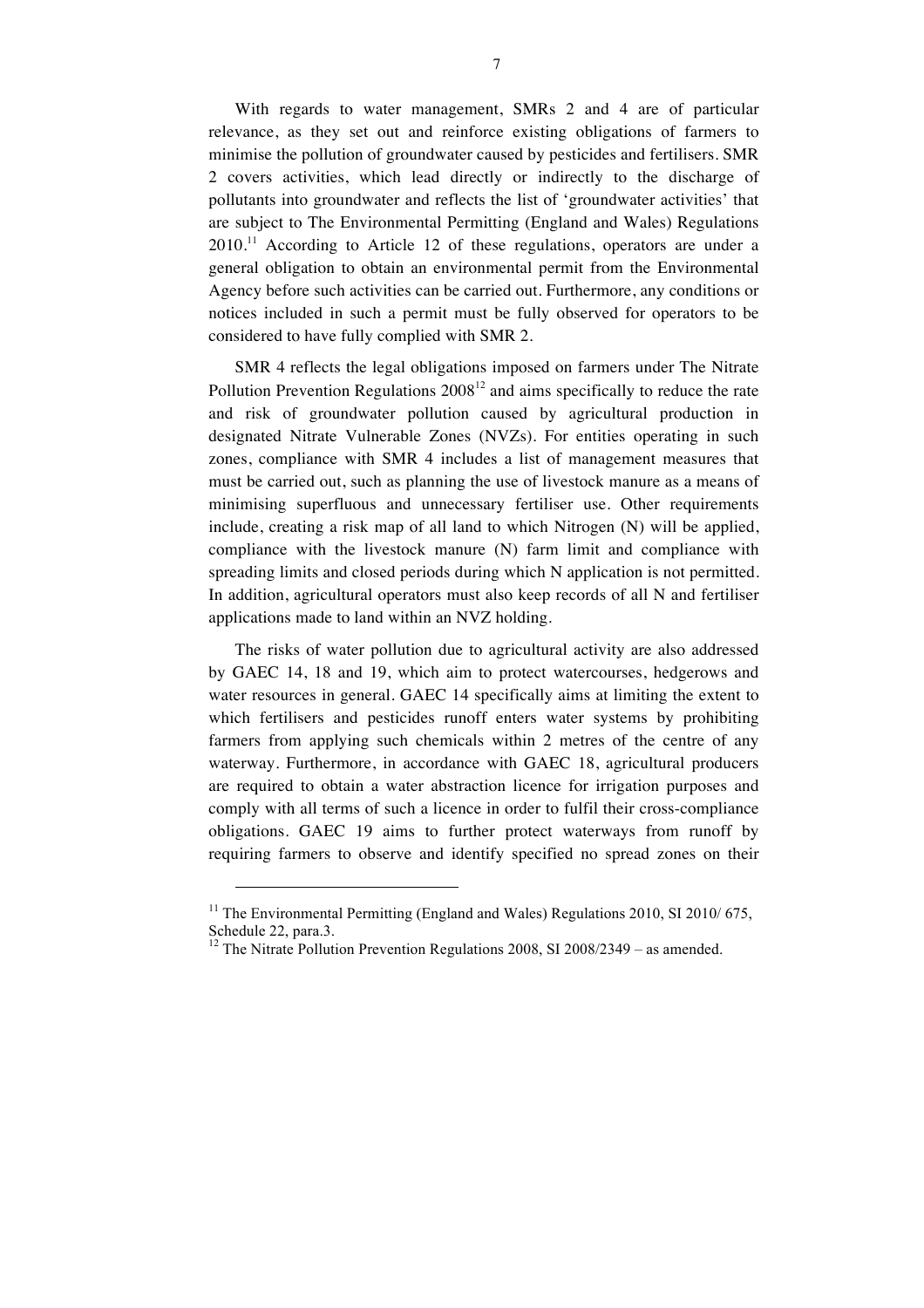holdings where fertilisers must not be applied at any time, typically in proximity to wells and surface water. To this effect, farmers are required to keep detailed records and maps of all such water resources on their holdings and to update these whenever it is necessary.

#### *2.1.2. Habitat and Wildlife Conservation*

The second major priority of the existing legal obligations that apply to farmers is the protection of habitats and wildlife. These have largely been transposed into SMRs and GAECs for the purposes of cross-compliance and can be found in three main pieces of English legislation: The Wildlife and Countryside Act 1981 (as amended), The Countryside and Rights of Way Act (2000) and The Conservation of Habitats and Species Regulations 2010.<sup>13</sup> These acts primarily aim to transpose EU directives in this area, but have been found to overlap and create certain inconsistencies when being transposed into SMRs and GAECs. For this reason, The Conservation of Habitats and Species Regulations 2010 have recently been amended along with some changes to the cross-compliance rules.<sup>14</sup>

SMR 1 lays down general rules, which make it an offence to kill or injure wild birds, as well as to destroy or disrupt their nests and eggs in the process of farming.<sup>15</sup> It also requires farmers to obtain written consent from Natural England before carrying out 'specified operations'<sup>16</sup> in Special Protected Areas (SPAs). The procedure for attaining such consent has now been streamlined with similar procedures required under SMR 5 (for carrying out specified operations in Special Areas of Conservation (SAC)), as well as GAEC 6 (for carrying out specified operations on Sites of Significant Scientific Interest

<sup>&</sup>lt;sup>13</sup> The Conservation of Habitats and Species Regulations 2010, SI 2010/490 – as amended by The Conservation of Habitats and Species (Amendment) Regulations 2012, SI 2012/1927.<br><sup>14</sup> DEFRA, 'The Guide to Cross-Compliance in England' note 8 at 5.<br><sup>15</sup> The Wildlife and Countryside Act 1981, s. 1.<br><sup>16</sup> A specified operation is one that has been listed as likely to damage the special

interest features of the area.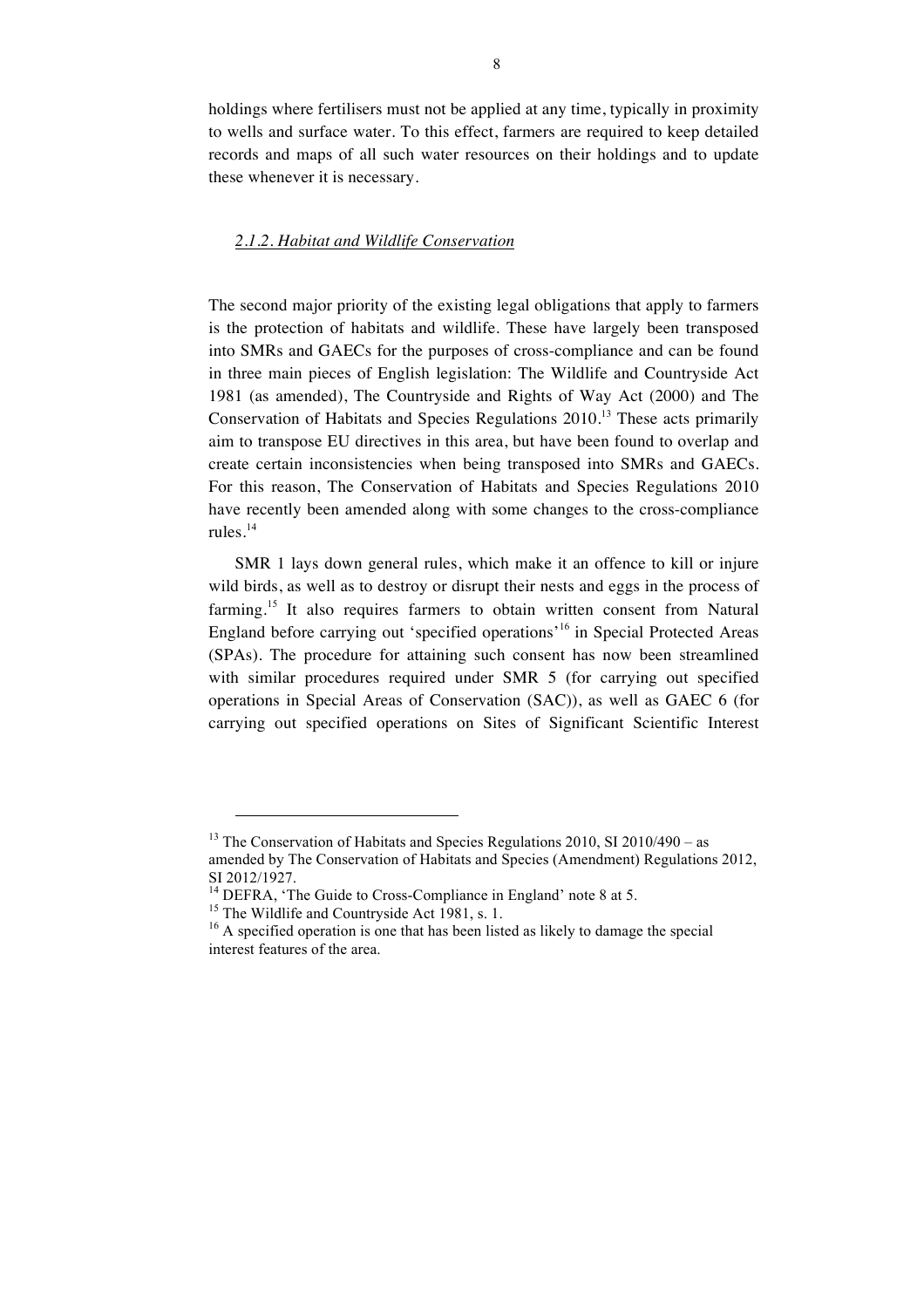(SSSIs). The procedure and requirements to obtain written consent to carry out such operations are now the same for all three types of the designated sites.<sup>17</sup>

One of the most important cross-compliance obligations aimed at protecting habitats and wildlife is GAEC 5 on environmental impact assessments (EIA). GAEC 5 largely reflects The Town & Country Planning (Environmental Impact Assessment) Regulations  $2011^{18}$ , which require that certain changes to land use be screened and assessed for their environmental impact before they can be carried out. This may entail that farmers and landowners are required to carry out an EIA when considering modifying the way in which they use their land or holdings. However, despite providing a degree of habitat and wildlife protection in those cases where an EIA is required of a landowner, it has nonetheless been observed that the regulations appear to be less ambitious in their attempts to regulate changes in agricultural land use than those of other sectors (e.g. forestry $).^{19}$ 

One consequence of such differing levels of ambition may be that farmers shifting to, e.g. energy crops may not be required to carry out an EIA of such a production decision, even though a switch to energy crops might have an environmental impact on e.g. carbon sequestration levels and biodiversity.<sup>20</sup> The latter can, perhaps, be explained by the fact that the legislation focuses on changes in agricultural land use linked to intensification rather than diversification or extensification.<sup>21</sup> However, the limited obligation to carry out an EIA entails that potentially negative impacts of crop diversification simply may not be assessed in many instances. It may also be added that EIAs are only required to be carried out on holdings of more than 2 acres, which entails that land parcels of a lesser size are not obliged to carry out a similar assessment.<sup>22</sup>

<sup>&</sup>lt;sup>17</sup> The Conservation of Habitats and Species (Amendment) Regulations 2012.<br><sup>18</sup> The Town and Country Planning (Environmental Impact Assessment) Regulations 2011, SI 2011/1824. These are also known as EIA Regulations. See also, The Wildlife and Countryside Act 1981.

<sup>&</sup>lt;sup>19</sup> A.M. Coleby et al. 'Environmental Impact Assessment, Ecosystems Services and the Case of Energy Crops in England' (2012) 55 Journal of Environmental Planning

Management 269 at 372.<br><sup>20</sup> Ibid, 372.<br><sup>21</sup> The Town and Country Planning (Environmental Impact Assessment) Regulations 2011, SI 2011/1824, Schedule 2.<br><sup>22</sup> The Environmental Impact Assessment (Agriculture) (England) (No. 2) Regulations

<sup>2006,</sup> SI 2006/2522, Schedule 1.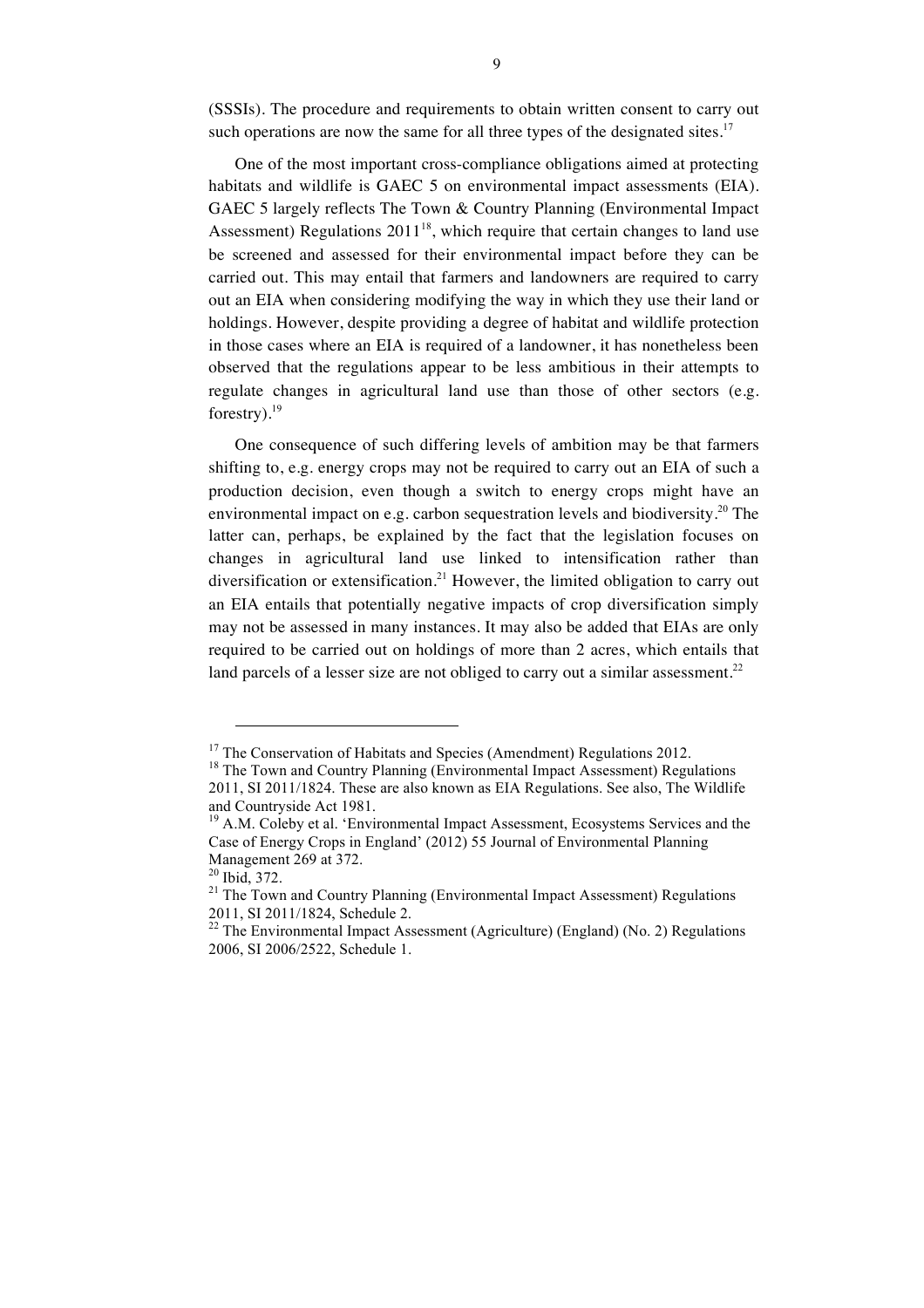There are additional GAECs, such as GAEC 15, which seek to protect habitat and wildlife by, for instance, placing restrictions on farmers as to any changes and removals of hedgerows on their holdings. Considering that hedgerows provide habitats for a variety of wildlife, these detailed rules aim at protecting biodiversity as well as the central landscape features which hedgerows constitute in many parts of rural England.

#### *2.1.3. Permanent Pasture*

In addition to SMRs and GAECs, the English implementation of CAP has also aimed at encouraging farmers to maintain existing permanent pasture as far as possible.<sup>23</sup> DEFRA has explicitly stated that a failure to do so may result in specific obligations for farmers to maintain certain proportions of permanent pasture in the long-term. Thus, in recognition of the positive environmental effects of permanent pasture in England, DEFRA has adopted measures to encourage the maintenance of existing levels of permanent pasture to avoid large-scale conversions into arable land. It may, for instance, be relevant to consider the positive environmental impacts of maintaining land under permanent pasture when carrying out an EIA in accordance with GAEC 5. Currently, however, English farmers are not under a legal obligation to maintain permanent pastures, but DEFRA has emphasised that this could become a requirement if the national level of permanent pasture declines in the future. This would entail that anyone that has converted permanent pastures to other purposes 24 months prior to their latest SPS application could, potentially, be required to reconvert such land if the national level of permanent pasture declines.<sup>24</sup>

## 2.2. Environmental Obligations in Northern Ireland

The Single Farm Payment scheme is currently implemented in Northern Ireland under the Common Agricultural Policy Single Payment and Support Schemes

<sup>&</sup>lt;sup>23</sup> Pursuant to Article 6(2) of Council Regulation  $73/2009/EU$ .<br><sup>24</sup> DEFRA, 'The Guide to Cross-Compliance in England' note 8 at 10.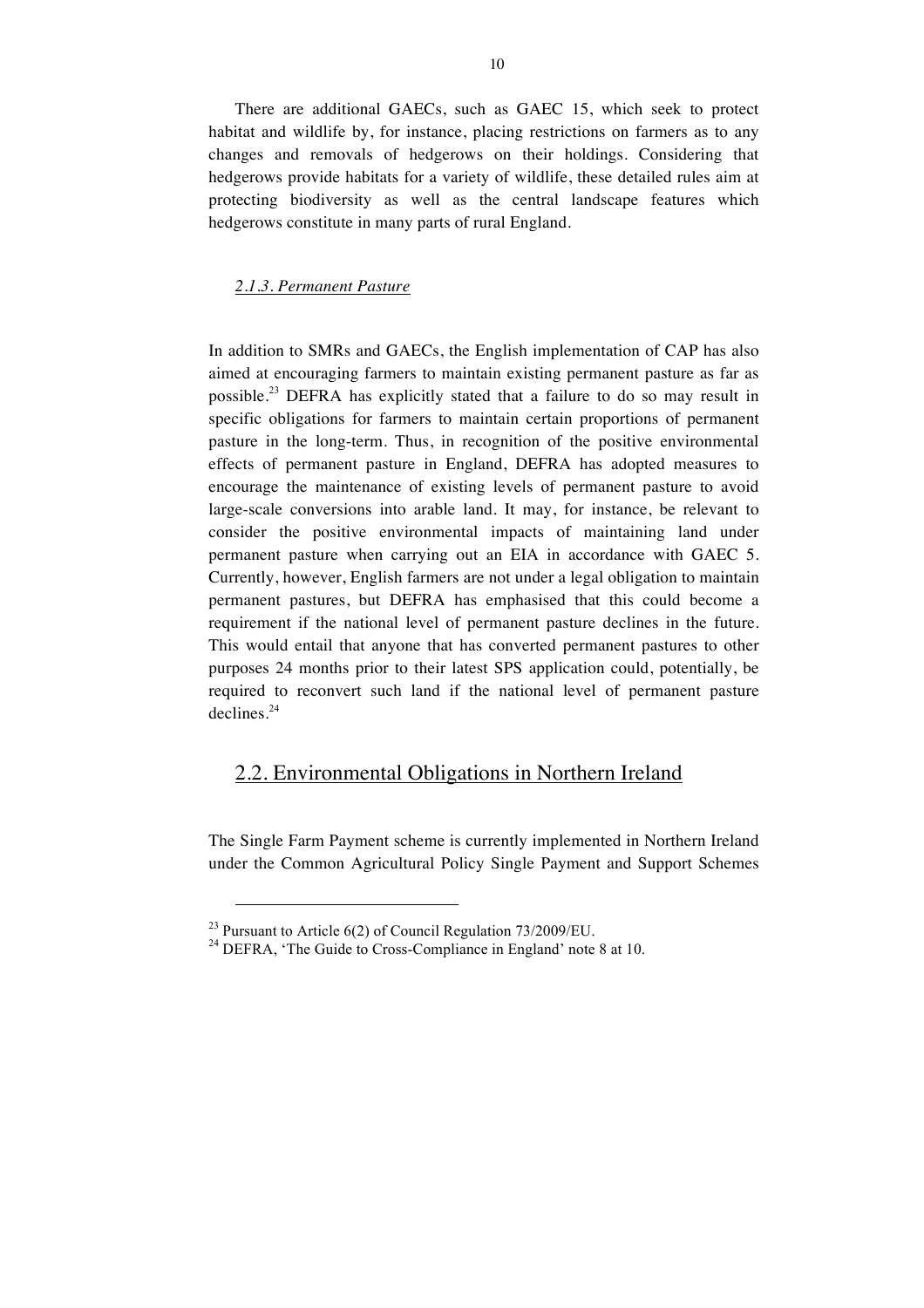Regulations (Northern Ireland)  $2010^{25}$  and the Common Agricultural Policy Single Payment and Support Schemes (Cross-compliance) Regulations (Northern Ireland)  $2005<sup>26</sup>$  In Northern Ireland, the Department of Agriculture and Rural Development, a government department of the Northern Ireland Executive, is the payment authority responsible for making single farm payments to individual farmers. As required in all Member States, a system of control authorities has been established to ensure that farmers comply with the cross-compliance requirements imposed by Council Regulation  $73/2009$ <sup>27</sup> Cross-compliance inspections are undertaken by three control authorities in Northern Ireland- the Department of Agriculture and Rural Development Service Delivery Group, the Department of Agriculture and Rural Development Veterinary Service and the Northern Ireland Environment Agency.<sup>28</sup> Each control authority inspects at least one per cent of farm businesses submitting claims for single payment, to ensure compliance with the particular SMRs or GAECs for which that control authority is responsible. The approach to penalties for both negligent and intentional breaches of cross-compliance conditions has been co-ordinated at United Kingdom level to ensure that, as far as possible, a farmer in Northern Ireland receives the same level of penalty as a farmer in England, Scotland or Wales for a similar breach.

Under the Common Agricultural Policy Single Payment and Support Schemes (Cross-compliance) Regulations (Northern Ireland) 2005 farmers in Northern Ireland receiving single farm payments must comply with each of the SMRs listed in Council Regulation 73/2009. In addition they are also required to comply with the following good agricultural and environmental conditions:

<sup>&</sup>lt;sup>25</sup> S.R. 2010/174.<br><sup>26</sup> S.R. 2005/6 as amended, most recently by the Common Agricultural Policy Single Payment and Support Scheme(Cross Compliance) (Amendment) Regulations 2012, S.R. 2012/452.<br><sup>27</sup> Council Regulation 73/2009.

<sup>&</sup>lt;sup>28</sup> See M. Dowling, D. Graham, B. Jack, *Northern Ireland Agri-Food Better Regulation and Simplification Review* (Department of Agriculture and Rural Development 2009) 167.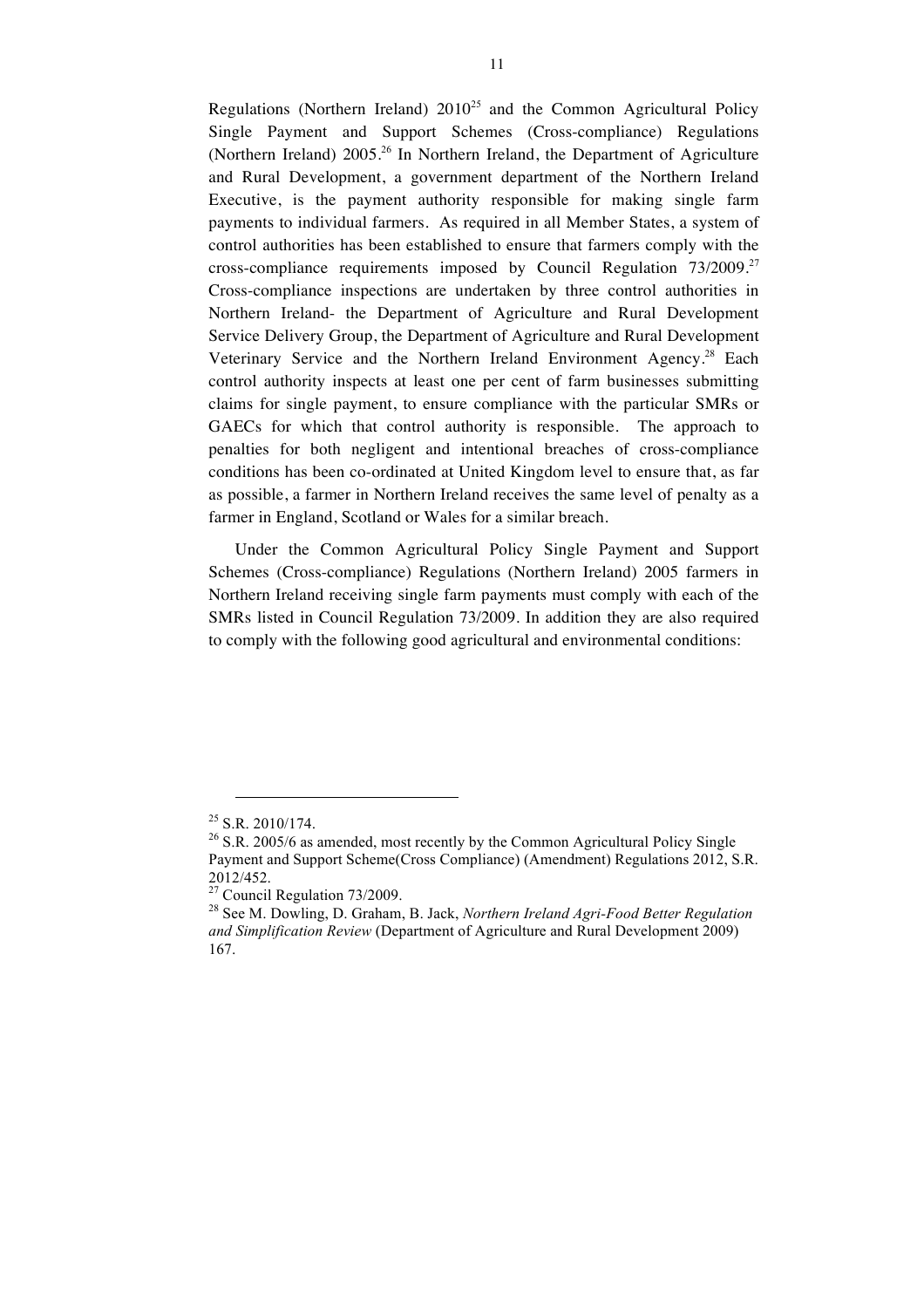#### *2.2.1. Soil Management*

**1.**—(1) A farmer shall prevent soil from being poached, except where:

(a) poaching of soil is a necessary consequence of measures taken to ensure animal welfare during periods of extreme weather conditions;

(b) the waterlogged soil is within 5 metres of a gateway or other access point and access is required over the waterlogged soil to land that is not waterlogged;

(c) the waterlogged soil is on an established track to land that is not waterlogged;

(d) poaching of soil is a necessary consequence of harvesting a crop of fresh vegetables or fruit in circumstances where such produce would deteriorate if not harvested as a matter of urgency; or

(e) poaching of soil is a necessary consequence of works that are required to improve the drainage of the waterlogged soil.

(2) A farmer shall ensure that during the period after harvest until the 1st March in the following year one of the following conditions is met in respect of cultivated land:

(a) the stubble of the harvested crop remains in the land;

(b) the land is sown with a temporary crop cover; or

(c) the land is left with a rough surface following ploughing or discing.

#### **Supplementary feeding**

**2.**—(1) A farmer shall ensure that no supplementary feeding site is located on any part of his land that constitutes part of a semi-natural habitat or a historic monument.

(2) A farmer shall ensure that no supplementary feeding site is located within:

(a)10 metres from a waterway;

(b)50 metres from a borehole; or

(c)250 metres from any borehole currently used to provide water intended for human consumption.

(3) Without prejudice to paragraph  $1(1)(a)$ , a farmer shall rotate and manage supplementary feeding sites so as to prevent poaching on his land.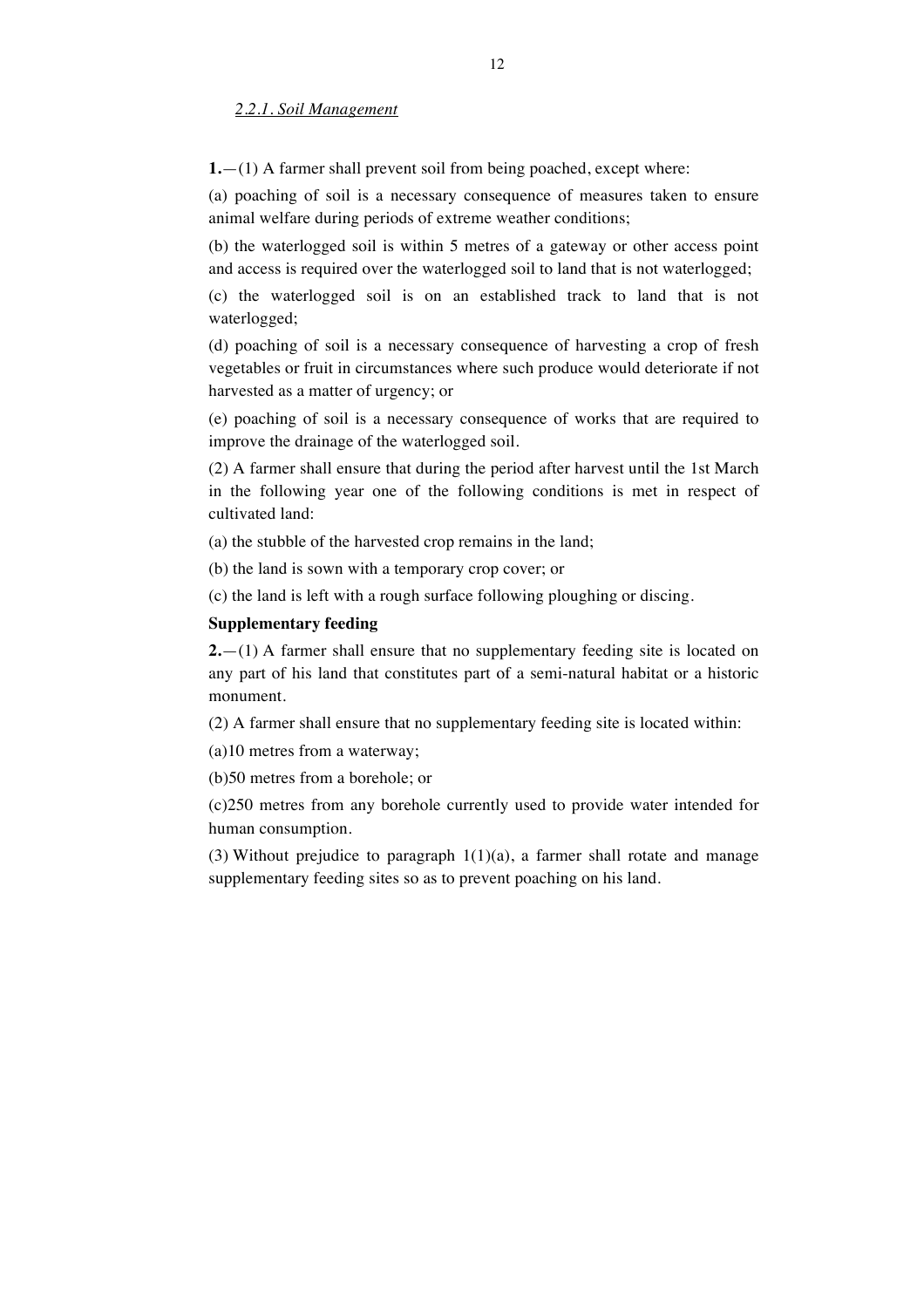(4) A farmer shall not permit sacrifice areas on land except where the land is improved grassland or arable land and where the gradient of the land does not permit liquid runoff.

(5) Where a sacrifice area is permitted, the land on which it is located shall, either:

(a)be ploughed and sown in the following spring; or

(b)be allowed to regenerate naturally the following spring provided that the land has at least 90% grass coverage by the 31st May in that year.

#### **Overgrazing**

**3.** Without prejudice to paragraph 2(4), a farmer shall not permit land to be overgrazed, except where:

(a)the land is located within 5 metres from a gateway or laneway; or

(b)overgrazing is a necessary consequence of measures taken to ensure animal welfare during periods of extreme weather conditions.

#### **Undergrazing**

**4.**—(1) A farmer shall not permit land to be undergrazed.

(2) A farmer shall ensure that land is not degraded to the extent that the land is not capable of returning to agricultural production by the start of the next growing season by the presence of any of the following species of plant: rhododendron, gorse, giant hogweed, Japanese knotweed and any noxious weed within the meaning of Article 3 of the Noxious Weeds (Northern Ireland) Order 1977.<sup>29</sup>

#### **Field Boundaries**

**5.**—(1) Except with the prior written approval of the Department, a farmer shall not permit:

(a)the removal of any dry stone wall, hedge or earthbank;

(b)the infilling of any open sheugh or ditch; or

(c)the laying of a drainage pipe in any open sheugh or ditch.

(2) Without prejudice to sub-paragraph 1(a), where a tree is growing in a hedge removal of such tree is permitted without obtaining the prior written approval of the Department where:

(a)its removal is necessary for reasons of human health or public safety; or

<sup>29</sup> SI 1977/52.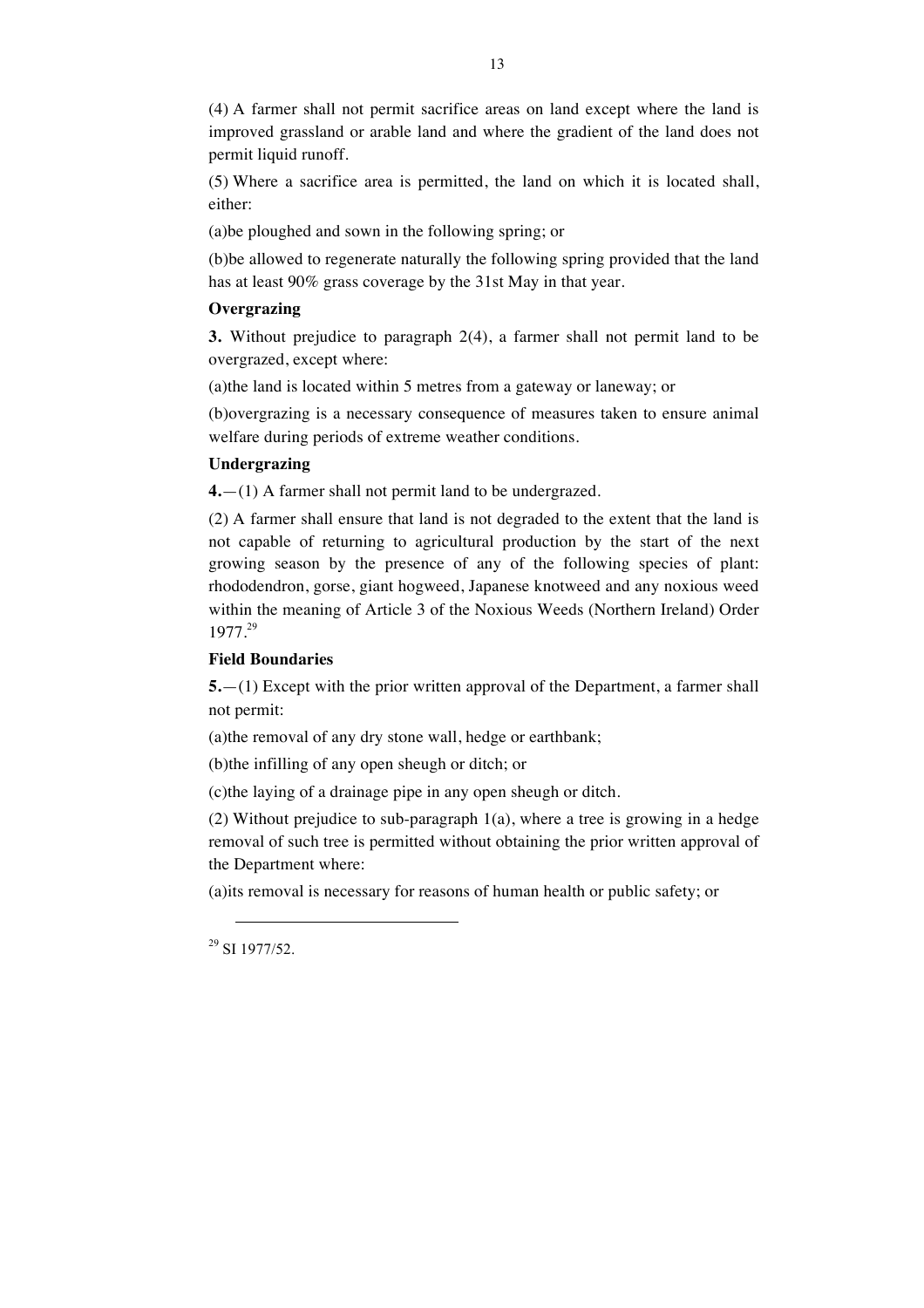(b)the tree is used for timber, provided that a sapling replaces the tree in the hedge within a reasonable time.

14

(3) A requirement to obtain the prior written approval of the Department at subparagraph 1(b) or (c) shall not be necessary in the case of a permanently dry sheugh or ditch.

(4) A farmer shall not permit the carrying out of hedge cutting, coppicing, or laying of hedges between the 1st March and 31st August, except where this is necessary for reasons of human health or public safety.

#### **Protection of semi natural habitats and historic monuments**

**6.** A farmer shall ensure that where any of the following features is found on his land, it is retained without impairment:

(a)a semi-natural habitat;

(b)a shelterbelt;

(c)a historic monument.

#### **Compliance With Statutory Provisions**

**7.**—(1) A farmer shall comply with any stop notice served upon him under regulation 22(1) and any reinstatement notice served upon him under regulation 24(1) of the Environmental Impact Assessment (Uncultivated Land and Semi-Natural Areas) Regulations (Northern Ireland) 2001.<sup>30</sup>

(2) A farmer shall comply with any tree preservation order in force in relation to any tree on his land.

### **New Works**

**8.** Except with the prior written approval of the Department, a farmer shall not undertake any new drainage works, or carry out any ploughing, clearing, levelling, re-seeding or cultivation, on previously uncultivated land or seminatural habitats.

### **Burning of Ground Cover**

**9.** A farmer shall not permit the burning of heather, gorse, or ferns between 15th April and 31st August.

#### **Interpretation**

**10.** In this schedule:

"arable land" means land on which cereal or oil-seed rape crops are grown;

 $30$  S.R. 2001/435.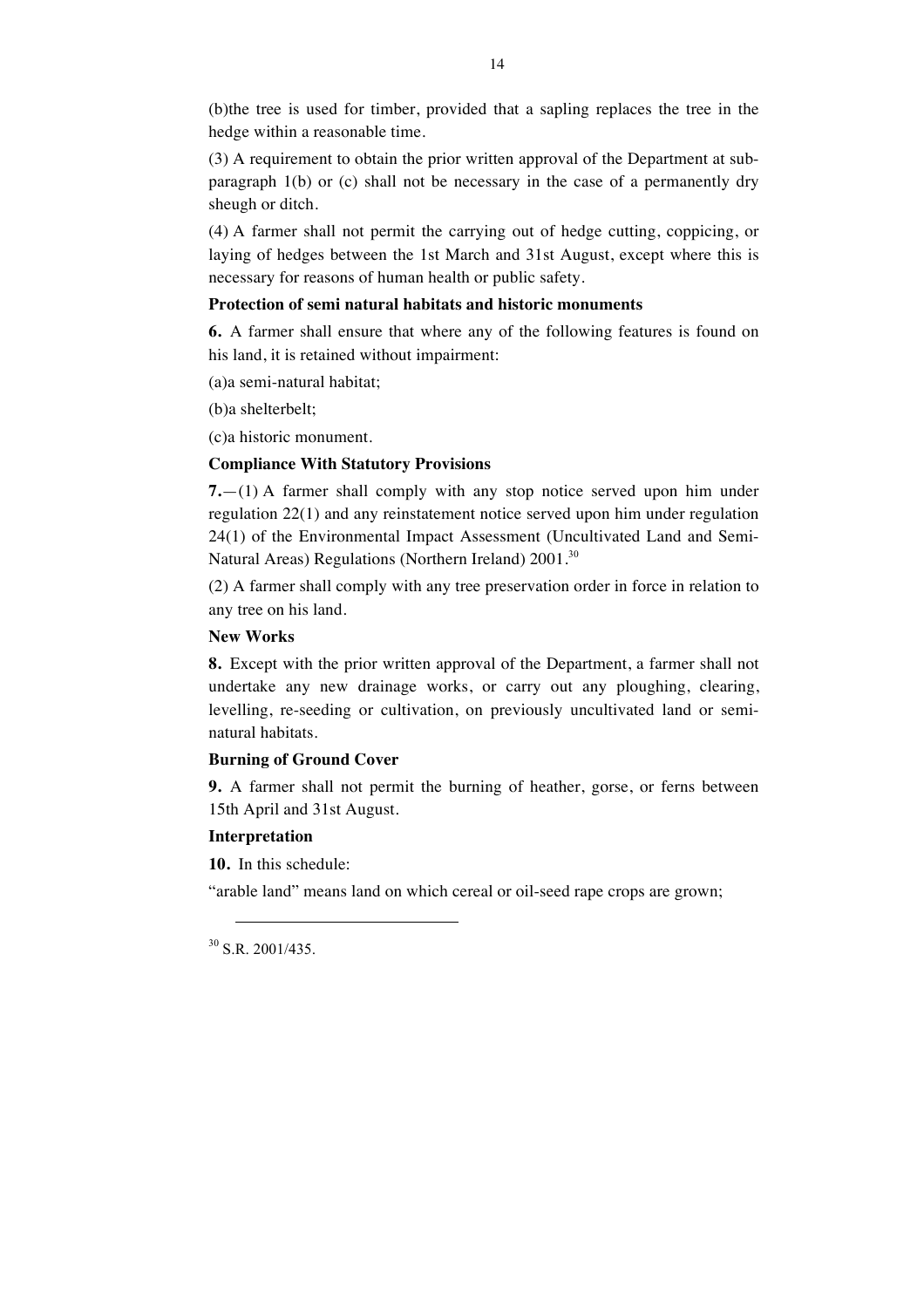"borehole" means a hole which has been drilled in land in order to provide a water supply whether or not currently in use for this purpose;

"discing" means breaking up the surface of land mechanically by means of a thin flat revolving disc;

"earthbank" means a ridge constructed from soil which forms part of a field boundary;

"historic monument" has the same meaning as in Article 2(2) of the Historic Monuments and Archaeological Objects (Northern Ireland) Order 1995;<sup>31</sup>

"improved grassland" means grassland on which more than 20% of the sward is comprised of ryegrass, timothy, red fescue or white clover;

"overgrazing" means grazing land with livestock in such numbers as to damage the growth, quality or species composition of vegetation on that land to a significant degree;

"ploughing" means making furrows in land mechanically, by breaking and turning over the soil;

"poaching" means the prolonged trampling of waterlogged soil by animals or humans or the use of machinery or vehicles on waterlogged soil;

"sacrifice area" means a supplementary feeding site which is grazed bare by livestock;

"semi-natural habitat" means an area which is not subject to an intensive farming regime, such as an area of moorland, scrub, heath, wetlands, species rich grassland, broadleaf woodland, a coastal habitat, or waterway. These examples are without prejudice to the generality of the expression;

"shelterbelt" means a row of trees planted on land to provide shelter from prevailing winds;

"supplementary feeding site" means any land under the control of a farmer (other than a farm building or farmyard) where concentrates, fodder or mineral licks are fed to livestock;

"tree preservation order" has the same meaning as in Article 65 of the Planning Order (Northern Ireland)  $1991$ ;<sup>32</sup>

 $\frac{31}{32}$  SI 1995/1625.<br> $\frac{32}{32}$  SI 1991/1220.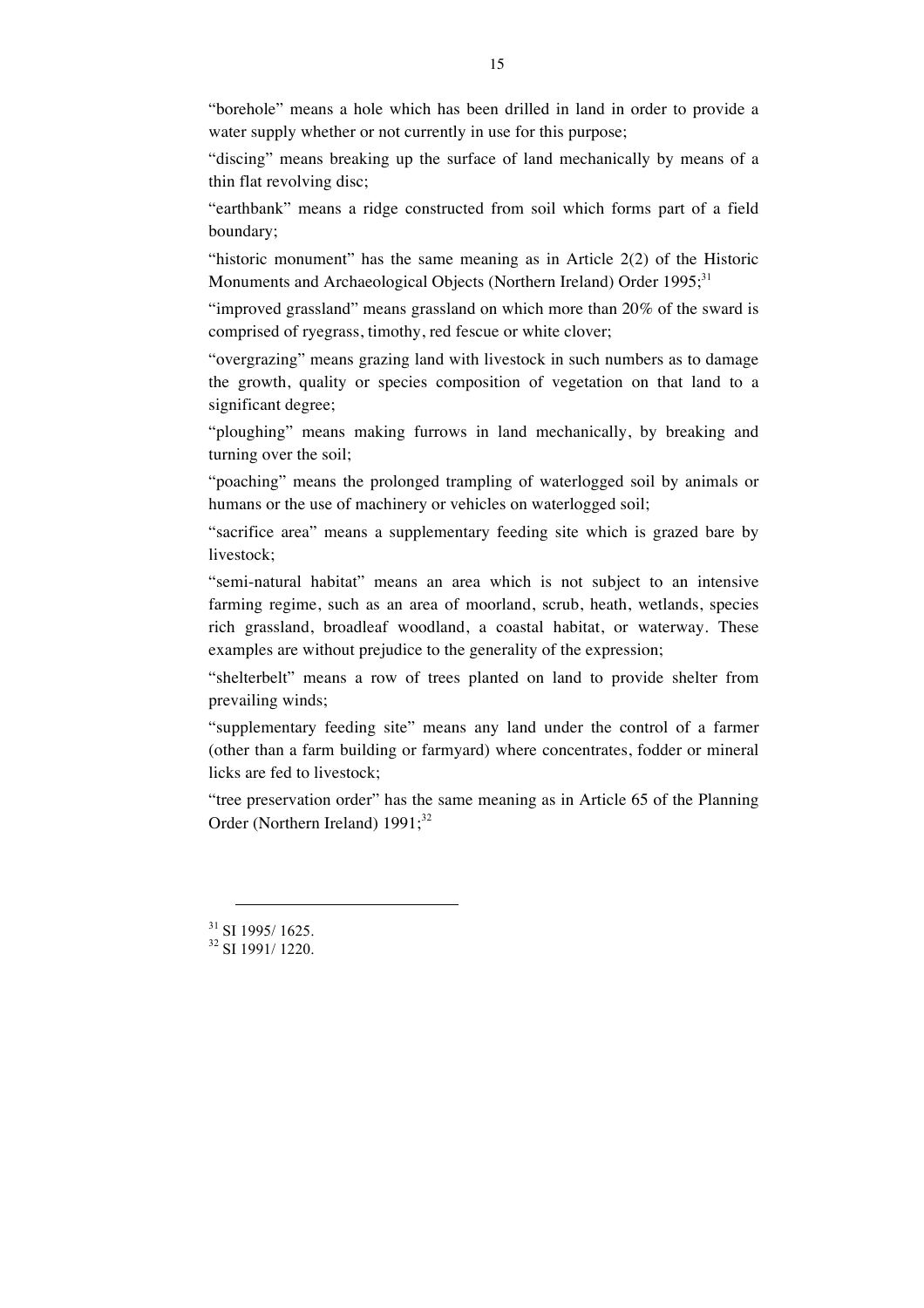"undergrazing" means permitting the growth, quality or species composition of grazed vegetation to deteriorate significantly through the lack of, or through insufficient, grazing or management;

"waterway" has the same meaning as in Article 2(2) of the Water (Northern Ireland) Order 1999.<sup>33</sup>

In addition to the SMR and GAEC obligations imposed by crosscompliance, farmers in Northern Ireland must also comply with a number of other environmental obligations under national environmental laws:

#### *2.2.2. Water Protection*

The principal water pollution offence in Northern Ireland is set out in Article 7 of the Water (Northern Ireland) Order 1999. Under this provision:

a person commits an offence if, whether knowingly or otherwise—

(a) the discharges or deposits any poisonous, noxious or polluting matter so that it enters a waterway or water contained in any underground strata; or

(b) he discharges or deposits any matter so that it enters a waterway or water contained in any underground strata and tends either directly or in combination with similar acts (whether his own or those of another) to impede the proper flow of the water of the waterway or strata in a manner leading or likely to lead to pollution or a substantial aggravation of pollution due to other causes or of its consequences.

Most cases are prosecuted in magistrates courts, where the court can impose a fine of up to £20,000 or sentence a landowner to up to 3 months in prison, or both. More serious pollution cases may be prosecuted in the Crown Court, which has a power to impose a fine and/or a sentence of imprisonment for up to 2 years. In practice fines tend to be well below the maximum stipulated and sentences of imprisonment are very unusual.

Leaks of silage and slurry effluent from defective storage facilities and of agricultural fuel oils have been a common cause of water pollution. To tackle

<sup>33</sup> SI 1999/662.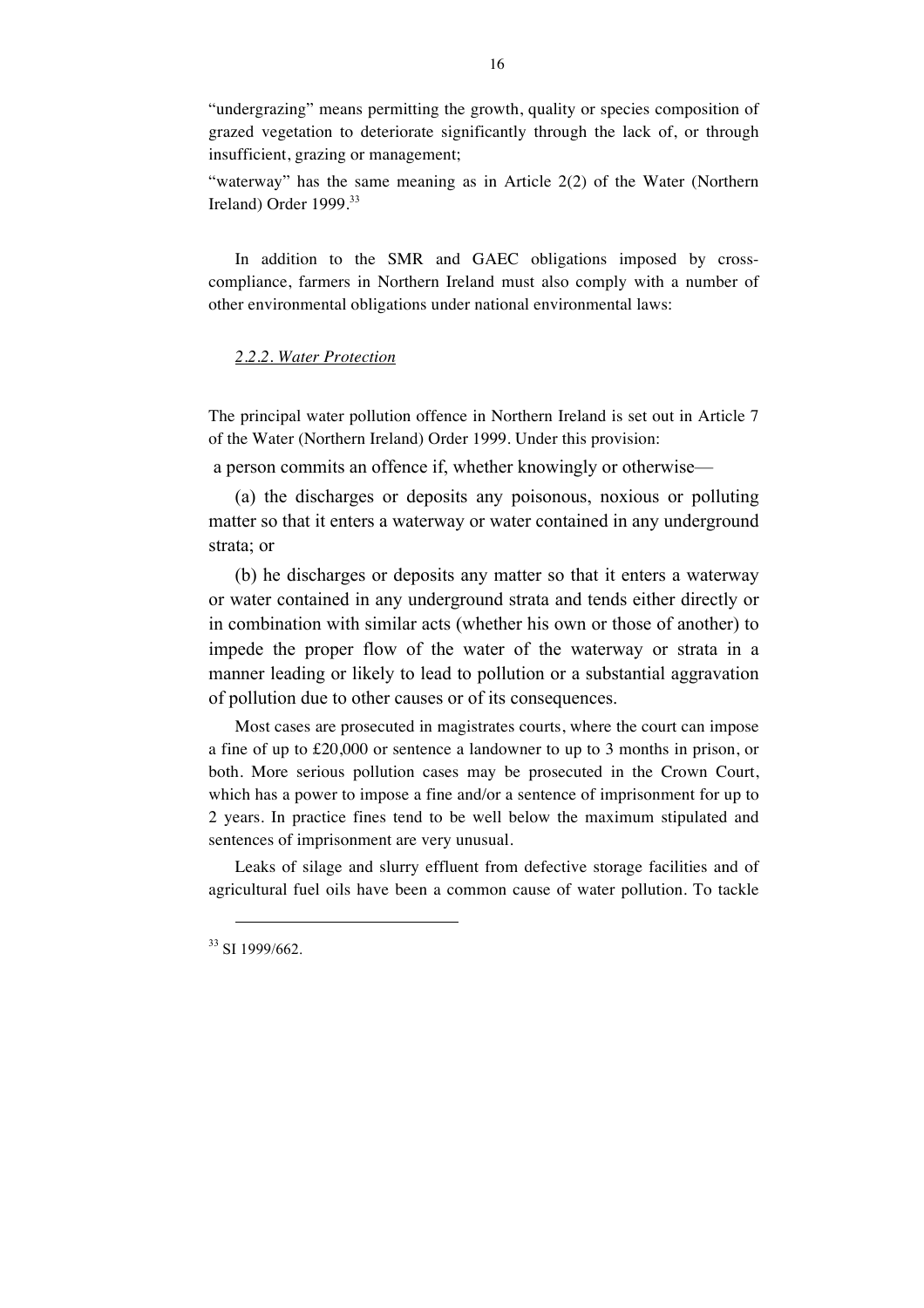this issue the Control of Pollution (Silage, Slurry and Agricultural Fuel Oil) Regulations (Northern Ireland) 2003 stipulate minimum storage standards that farmers must meet when storing these materials on their farms.  $34$  In addition to generally tackling water pollution, these Regulations also help to address the issue of eutrophication, which of course is one of the objectives of the Nitrates Directive. Due to the problem of eutrophication within its freshwater lochs, Northern Ireland has chosen to declare total territory, effectively designating its entire land surface as an NVZ under the Nitrates Directive. Consequently all farmers across Northern Ireland are required to implement Northern Ireland's nitrate action plan. These obligations are imposed by the Nitrates Action Plan Programme Regulations (Northern Ireland) 2010.<sup>35</sup> The Nitrates Directive only addresses the role of nitrate in eutrophication. However, phosphorous pollution also plays an important role in freshwater eutrophication. To tackle this issue Northern Ireland has enacted the Phosphorous (Use in Agriculture) Regulations (Northern Ireland)  $2006<sup>36</sup>$  These Regulations use soil testing measures to link the use of phosphorous based fertilisers to crop/grass requirements and require farmers to observe measures designed to minimise soil run-off. Although the Nitrates Directive does not require Member States to address the issue of phosphorous pollution, it is likely to have an important bearing on Northern Ireland's ability to meet the water quality standards introduced by the Water Framework Directive 2000.

#### 2.2.3. Soil Protection

There are no specific measures in Northern Ireland beyond the GAEC conditions within cross-compliance.

#### *2.2.4. Habitat and Wildlife Conservation*

The legislative approach adopted in Northern Ireland mirrors that adopted in England and Wales, in that important wildlife habitats are designated as Areas

 $\frac{34}{35}$  S.R. 2003/319.<br> $\frac{35}{36}$  S.R. 2010/411.<br> $\frac{36}{36}$  S.R. 2006/488.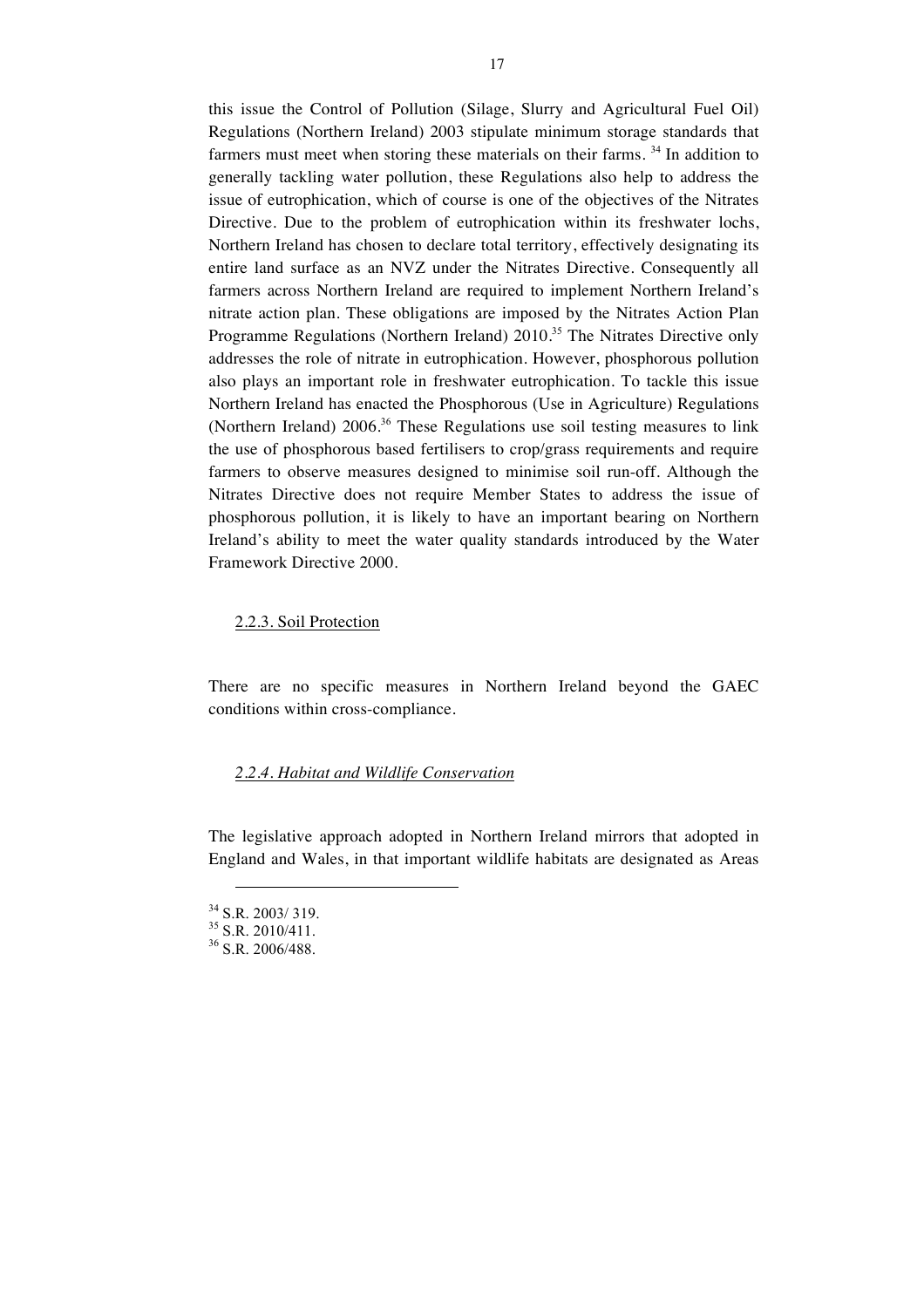of Special Scientific Interest (SSSIs in England and Wales). The Environment Order (Northern Ireland)  $2002^{37}$  mirrors the impact of the Countryside and Rights of Way Act 2000 in England and Wales in reforming the legislative landscape concerning these areas. As in England and Wales, it is government policy in Northern Ireland to designate European sites identified under the Wild Birds Directive 2009 or the Habitats Directive 1992 as being Areas of Special Scientific Interest before they are designated as European sites. The Conservation (Natural Habitats etc.) Regulations (Northern Ireland)  $1995<sup>38</sup>$  as amended, apply to these European sites. As in England and Wales, these Regulations act as an additional layer of protection on top of that applicable under the Environment Order 2002 – for example requiring an appropriate assessment of any plan or project likely to damage the integrity of the site that is not required for site conservation purposes. The SMR cross-compliance conditions imposed upon farmers in Northern Ireland (SMR 2) include the obligation to observe the legal requirements imposed in relation to both Areas of Special Scientific Interest and European Sites.

#### *2.2.5. Permanent Pasture*

EU law requires Member States to ensure that no more than 10% of permanent pasture is converted nationally. The Department of Agriculture and Rural Development also applies this obligation in relation to Northern Ireland. The Common Agricultural Policy Single Payment and Support Schemes (Crosscompliance) Regulations (Northern Ireland) 2005 also authorise the Department to reduce this percentage, should it be reduced by the European Union, and to require farmers to reconvert land should it become evident that the 10% ceiling will not be met in any year.<sup>39</sup>

<sup>&</sup>lt;sup>37</sup> SI 2002/3153.<br><sup>38</sup> S.R. 1995/411.<br><sup>39</sup> S.R. 2005/6, at Article 5.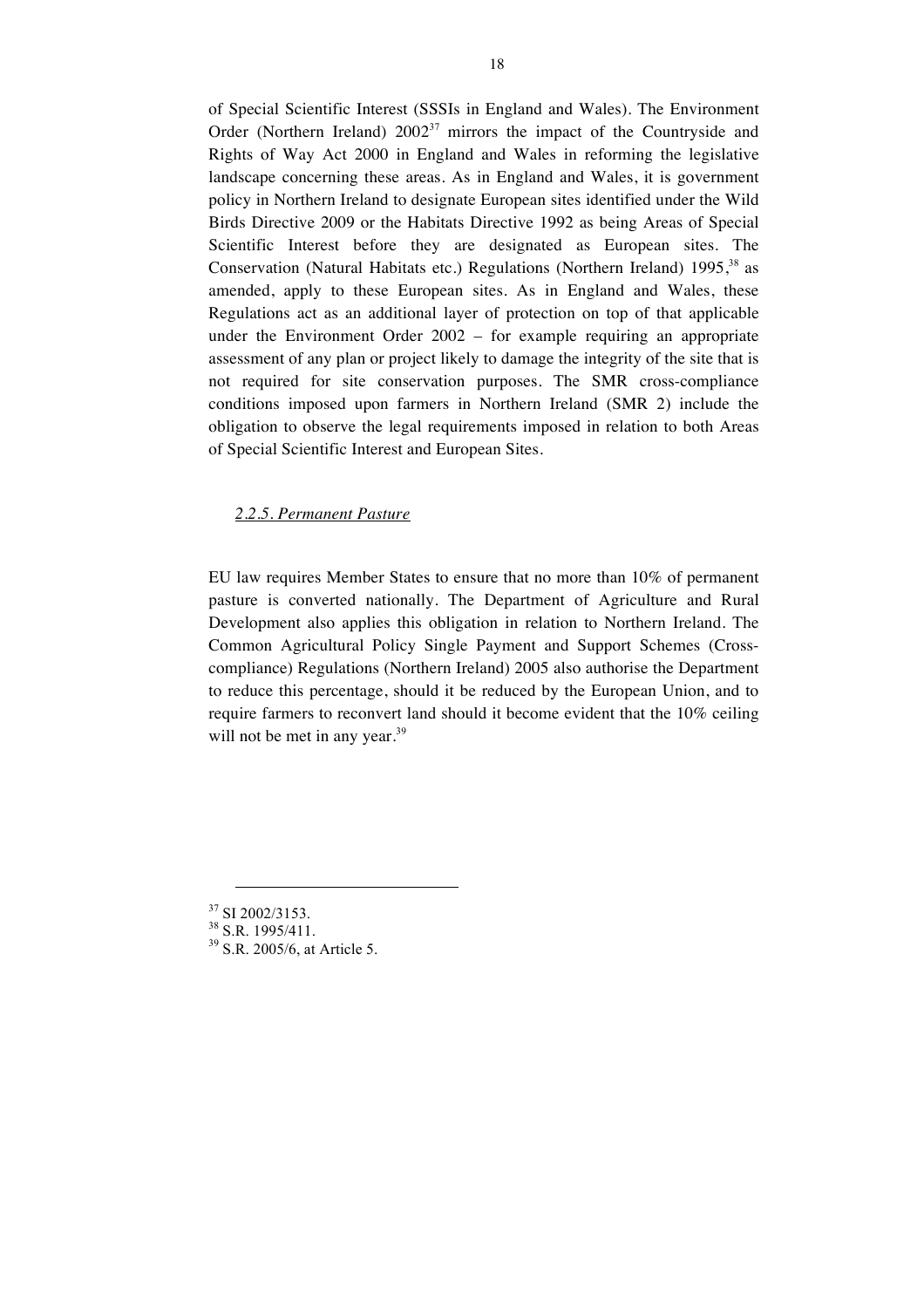# **3. The Environmental Impact of Subsidies of the CAP on Agriculture**

The natural environment of the UK has been heavily shaped by agricultural activity over the centuries. Likewise, since the UK accession to the EU, the implementation of the CAP and other EU regulations have been heavily influential in determining how agricultural operators impact and interact with the natural environment. With this in mind, the following sections will focus on the environmental impacts that CAP subsidies have had on soil and water systems; biodiversity; and greenhouse gas emissions (climate change) in England; before assessing similar issues in Northern Ireland.

## 3.1. Environmental Impact on Soil and Water Systems

Soil is one of the invaluable and non-renewable resources central to agricultural activities. Healthy soil provides essential nutrients for food and fibre, as well as, important ecosystem services that can serve to keep waterways clean and contribute to carbon storage and sequestration, among other things.<sup>40</sup> It follows that poor management of soil can lead to soil erosion and the degradation of soil quality and structure, which can, in turn, impact on productivity, yields and water retention capacities. Furthermore, the crucial role of soil for water purification and filtration means that many of the water resources on which the UK depends could face increasing pollution if healthy soils are not preserved and prioritised.

Despite the legal responsibilities of farmers to protect soils outlined above, soil quality on agricultural lands has continued to deteriorate in many parts of the UK. With regards to England, in particular, the most critical threats to soils include organic matter decline, soil compaction and soil erosion.<sup>41</sup> Some estimates indicate that as much as 70% of soil erosion in England stems from

<sup>40</sup> Natural England, 'Farming in the Uplands for Cleaner and Healthier Soil' (Natural England, 2010) at 2.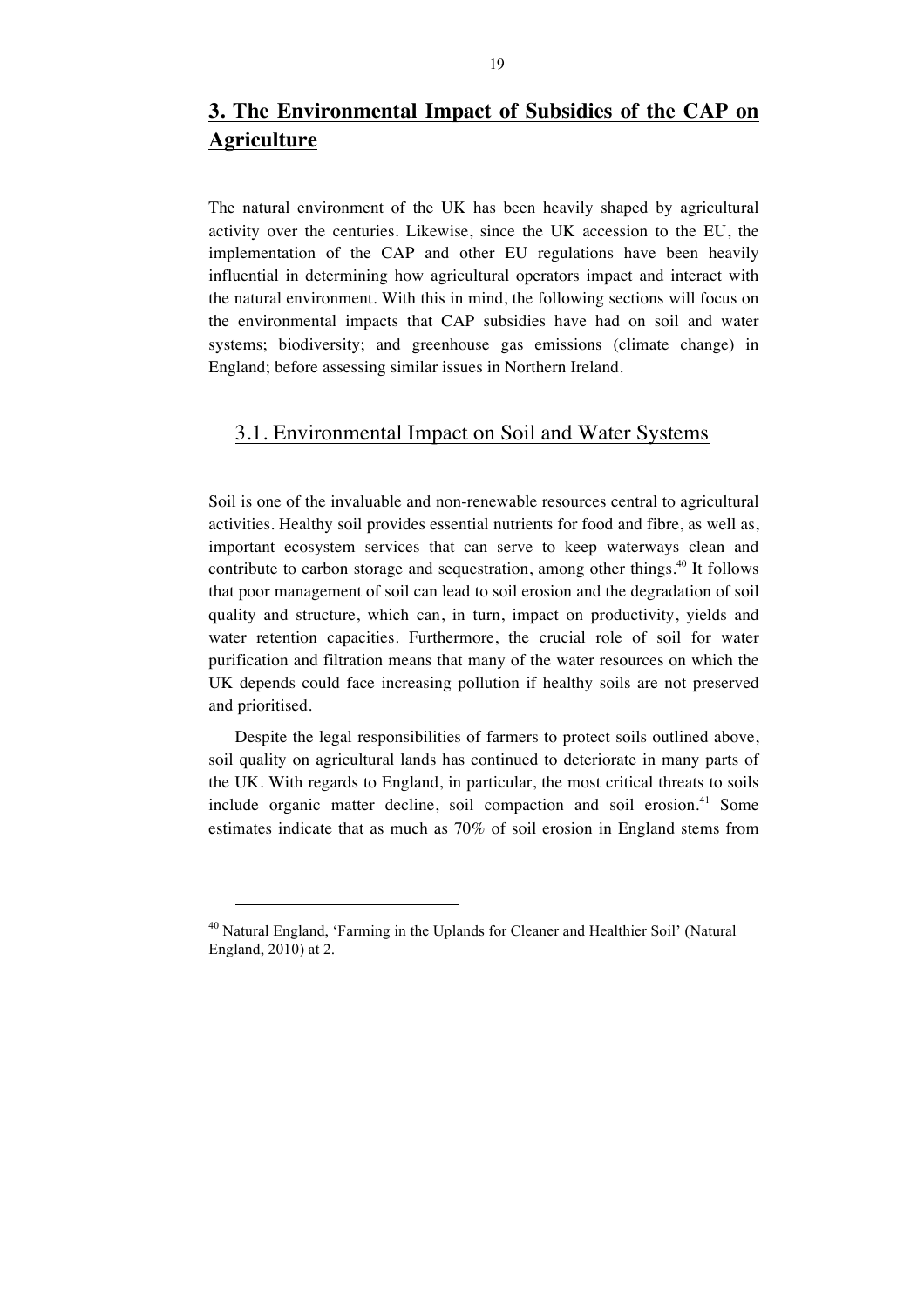agricultural practices and inadequate management techniques.<sup>42</sup> Concerns over soil erosion are especially pertinent in the English uplands, which are primarily located within the northern part of the country and encompass open landscapes of moorland peaks and valleys that are principally used for pastoral farming and grazing. The, already, poor soils and steep slopes entail that it is extremely difficult to farm in these marginal areas, which is reflected in their designation as EU Less Favourable Areas (LFAs). However, despite their marginal production value, the uplands remain important ecological zones, not least for the ecosystem services they provide but also for soil quality and water purification. Furthermore, the heavy reliance upon CAP subsidies in this region entails that CAP instruments have the potential to impact upon how soil is managed by SPS recipients. Support for such management has been further enhanced by a specially designed entry level stewardship (ELS) program, the Uplands ELS.<sup>43</sup> Unfortunately, however, CAP subsidies do not appear to have contributed – as was hoped – to halting the process of soil degradation that has taken place over several decades.

Soil degradation continues to threaten upland holdings and water resources that rely on these soils for filtration and purification ecosystem services. The most widespread threat to England's surviving semi-natural habitats is Eutrophication because it is one of the main threats facing freshwater and terrestrial habitats.<sup>44</sup> Another main threat is the risk of nitrate  $(N)$  and phosphorous (P) runoff that take place when soils lose their retention capacity. This was pointed out by a recent study, which found that voluntary agricultural stewardship schemes under Pillar 2 of the CAP have been insufficient to significantly reduce N and P runoff, partly due to poor soil management. However, the research also pointed out that agricultural stewardship does have

<u>.</u>

<sup>&</sup>lt;sup>41</sup> DEFRA, 'Safeguarding our Soils: A Strategy for England' (DEFRA, 2009). Available online at: http://archive.DEFRA.gov.uk/environment/quality/land/soil/documents/soilstrategy.pdf.

 $42$  Cranfield University, 'Soils Degradation'. Available online at:

http://www.cranfield.ac.uk/sas/nsri/ezine/6223%20cra01%20cost%20of%20soil%20deg radation\_2.pdf.

 $^{43}$  Uplands ELS as well as other types of ELS will be developed in the following sections.

<sup>&</sup>lt;sup>44</sup> J. Lawton et al. 'Making Space for Nature: A Review of England's Wildlife Sites and Ecological Network' (2010) 8.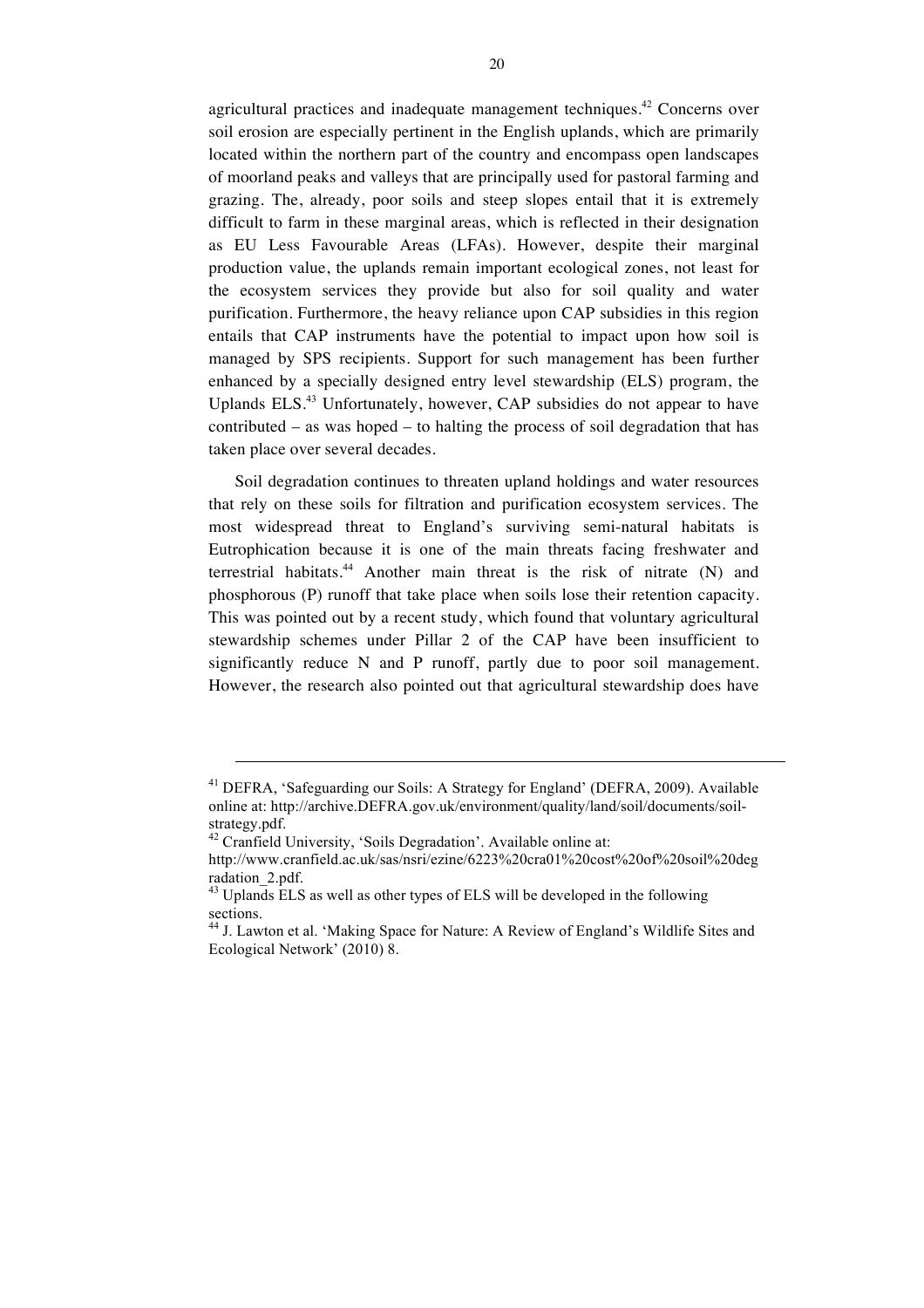the potential to mitigate runoff, but questioned the extent to which voluntary measures could accomplish such goals.<sup>45</sup>

That being said, DEFRA has pointed out that some improvements of soil quality in England have been recorded following implementation of CAP instruments such as cross-compliance, as well as national initiatives such as the Catchment Sensitive Farming Delivery Initiative.<sup>46</sup> The initiative is a joint project between the Environment Agency and Natural England, funded by DEFRA and the RDPE. It provides advice to farmers to help them implement changes in farming to reduce the risk of water pollution and help them achieve water quality standards. A key objective is that rivers achieve good ecological status in terms of water quality.

The Catchment Sensitive Farming Capital Grant Scheme has been offered to land managers in priority catchments in England since 2007 to support the improvement or installation of facilities that would benefit water quality by reducing diffuse pollution from agriculture. There is a range of items available such as watercourse fencing, roofing for manure stores. The Capital Grant Scheme is a competitive scheme based on catchment-level priorities as identified. £15.5 million were awarded in 2013/14 for the scheme. Securing an agreement is therefore not guaranteed and acceptance depends on the quality of all applications. Another limitation can be further mentioned: applicants must be in the capacity to make a 50% contribution towards capital works.

# 3.2. The Impact of Agriculture on Biodiversity and Ecosystems

As is the case in other European countries, changes to agricultural land use and production is estimated to have contributed significantly to the accelerated declines in biodiversity and ecosystem services that have been observed in recent years. It has, for instance, been estimated that cultivated land increased

<sup>&</sup>lt;sup>45</sup> P. Kay et al. 'The Effectiveness of Agricultural Stewardship for Improving Water Quality at the Catchment Scale: Experiences from an NVZ and ECSFDI Watershed' (2012) 422-423 Journal of Hydrology 10 at 10. <sup>46</sup> DEFRA, 'Safeguarding our Soils, note 41, at 5.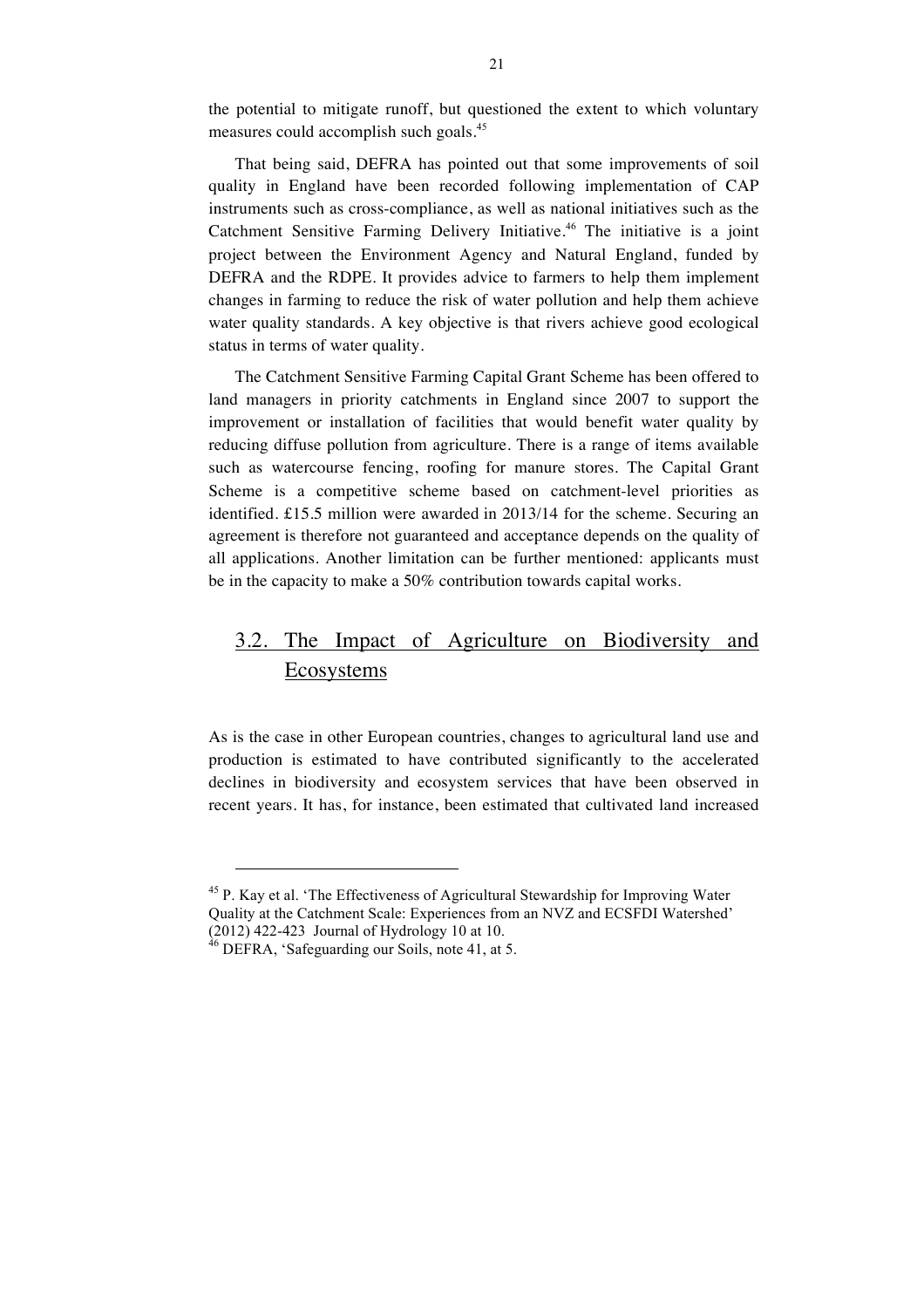by 40% between 1940 and  $1980^{47}$  and, importantly, that more than half of the country's SSSIs are currently located on farmland. Considering that a large proportion of English farmers receive direct payments, it is reasonable to assume that CAP instruments have had– and will continue to have – a significant impact on how agricultural activity and production is carried out. In this light, the implementation of CAP policies in England can act as an indirect driver of biodiversity loss, if such policies encourage production and management practices that directly impact upon biodiversity. The latter was pointed out in the UK Ecosystem Assessment, which noted that land management regimes under the CAP do indeed have the potential to impact, both negatively and positively, upon ecosystems and biodiversity in England.<sup>48</sup>

Biodiversity loss has occurred with regards to various species and it has been estimated that almost 70% of the UK farmland animal and plant species have been threatened by land use practices and agricultural intensification.<sup>49</sup> A telling example of such decline is that of farmland bird populations, which is often used as an indicator of overall biodiversity, as these species tend to be at the top of farmland food chains and occupy a wide range of habitats. Though the populations of some farmland birds have increased in recent years, estimates show that an overall decline of almost 50% has nonetheless occurred between 1970 and  $2011$ .<sup>50</sup> There are various factors that have led to these declines, but habitat loss has been a driving cause of the decline in farmland bird species and in the overall loss of biodiversity.<sup>51</sup> Thus, those bird populations that have suffered the largest declines are those that are dependent upon farmland habitats, such as the Grey Partridge and the Corn Bunting. According to DEFRA, changes in farming practices such as increased pesticide use, the loss of mixed farming systems and poor land management practices, are largely responsible for the loss of such bird habitats and biodiversity in England and

<sup>&</sup>lt;sup>47</sup> UK National Ecosystem Assessment, The UK National Ecosystem Assessment: Synthesis of the Key Findings, (2011) at 8.

<sup>&</sup>lt;sup>48</sup> Ibid, 26.<br><sup>49</sup> Ibid, 69.<br><sup>50</sup> DEFRA, 'Wild Bird Population in the UK, 1970-2001' (2012) at 6. Available online at:

https://www.gov.uk/government/uploads/system/uploads/attachment\_data/file/85736/W ild\_birds\_statistical\_release\_1970-2011\_UK.pdf. <sup>51</sup> L. G. Firbank et al. 'Assessing the Impact of Agricultural Intensification on

Biodiversity: a British Perspective' (2008) 363 Philosophical Transactions Royal Society 777 at 781.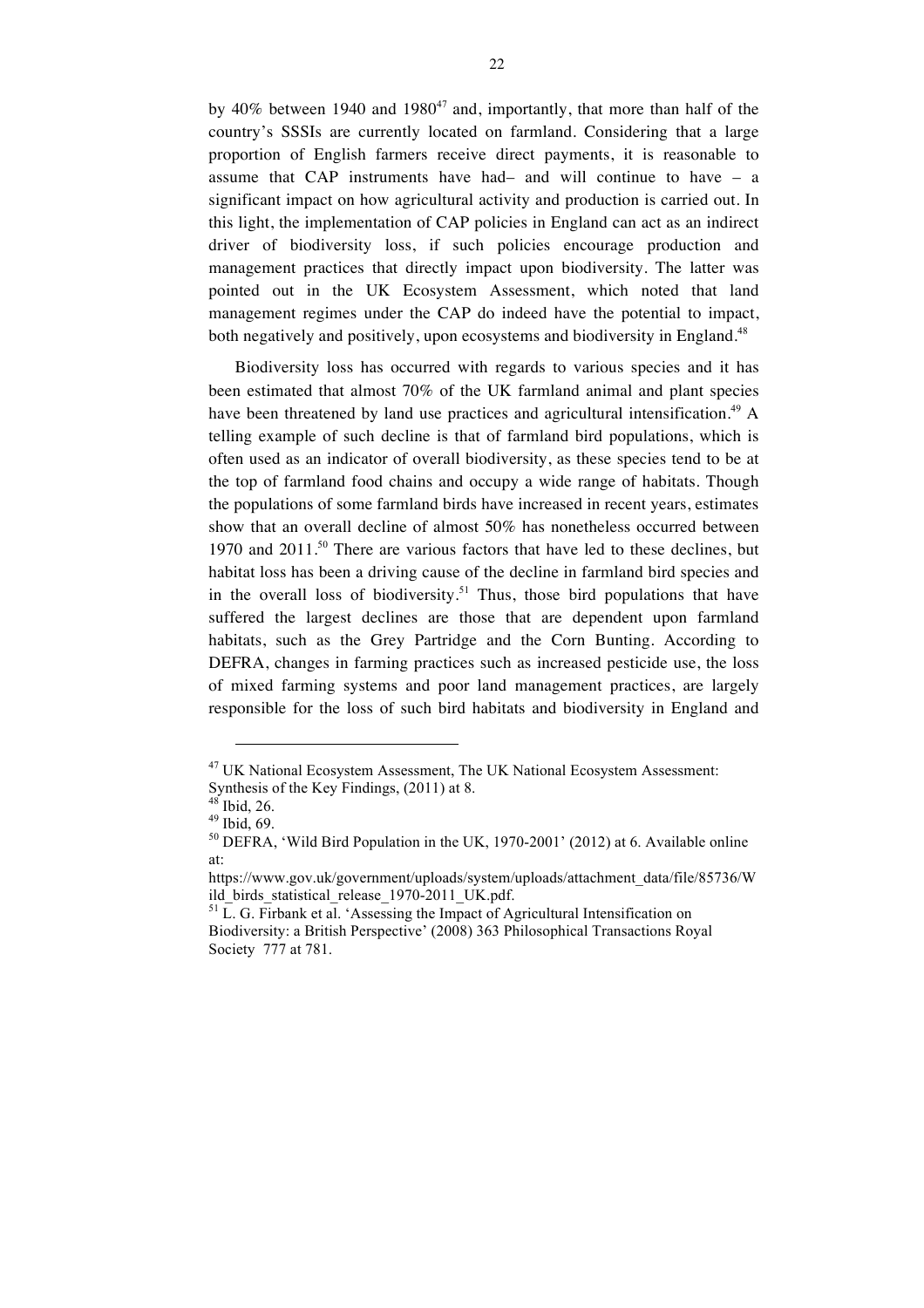throughout the UK.<sup>52</sup> With regards to the impact of CAP instruments, Birdlife International has further pointed out that cross-compliance has failed to provide the intended protection for several bird species whose populations continue to decline due to farming practices that harmful to biodiversity.<sup>53</sup>

There have also been large declines of insects and pollinators, two thirds of which have experienced such declines. Bee populations, for instance, have been especially negatively impacted by high mortality rates, loss of hives and reduced capacity to pollinate crops.<sup>54</sup> The latter is of particular importance, as bees account for a large amount of the crop pollination that takes place on English farmland. This is an important ecosystem service, upon which future food production and yields rely. Furthermore, it illustrates the fact that biodiversity loss is often accompanied by the additional loss of important ecosystems and the services that they provide. Ecosystem services refer to a variety of natural processes, which shape and affect the environmental resources that we all depend on. Many of these services are provisioning services, such as nutrient cycle, and regulating services, such as pest and disease control, as well as crop pollination. Importantly, many of these ecosystem services are fundamental for agricultural production to be possible in the first place. In this sense biodiversity loss and the decline of ecosystem services is not only a problem that can be caused by agriculture; when it occurs, it may also become a major concern for agriculture itself. Despite the serious decline in pollinators such as bees in England, the UK government was one of the member states that voted against the recent EU-wide moratorium on the nenicotinoid pesticides that have been blamed for much of this decline.<sup>55</sup>

 $52$  DEFRA, 'Wild Bird Population in the UK, 1970-2001', note 50.<br> $53$  Birdlife International, 'Through the Green Smokescreen: How is CAP Cross Compliance Delivering for Biodiversity?' (Birdlife International, 2010) at 20. <sup>54</sup> House of Commons Environmental Audit Committee, 'Pollinators and Pesticides'

<sup>(</sup>Seventh Report of Session 2012-2013) at 5.<br><sup>55</sup> See: Commission Implementing Regulation 485/2013 EU of 24 May 2013 amending Implementing Regulation (EU) No 540/2011, as regards the conditions of approval of the active substances clothianidin, thiamethoxam and imidacloprid, and prohibiting the use and sale of seeds treated with plant protection products containing those active substances [2013] OJ L 139/12.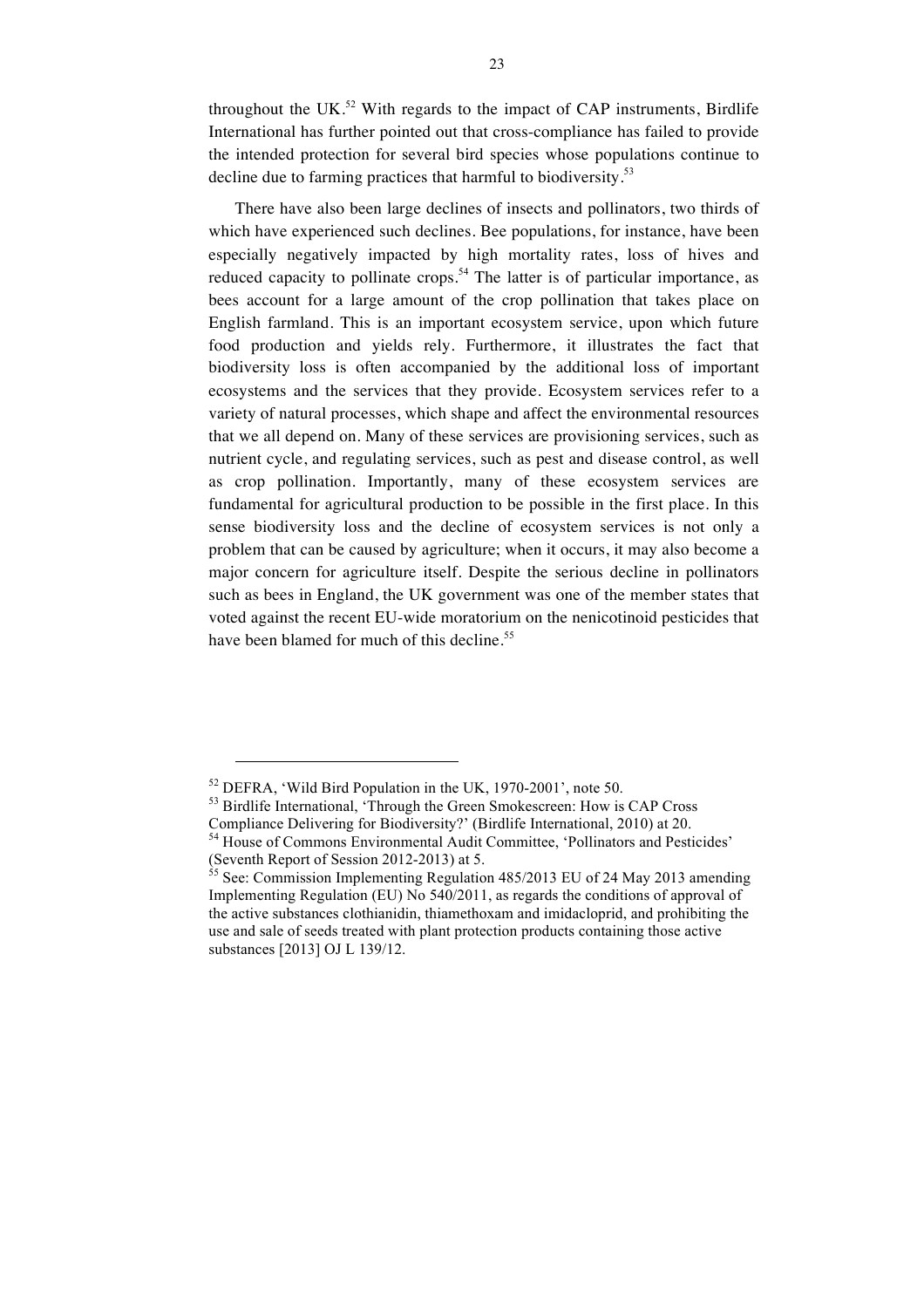### 3.3. Climate Change

Projections for the UK have indicated that climate change is likely to entail increasingly sporadic and unpredictable weather patterns, with the potential to impact considerably upon agriculture and food production. A pertinent example may be provided with reference to the summer of 2012, which was the wettest on record in 100 years and which entailed great reduction in yield for many affected farmers.<sup>56</sup> The UK government has repeatedly stated that climate change has a highly complex impact and interaction with agricultural activity. On the one hand, climate change is likely to amplify the degradation and quality of soils as extreme weather conditions could serve to increase runoff of nutrients, decline in biodiversity and with it the loss of organic matter and micronutrients that are vital to food production and ecosystem services.<sup>57</sup> On the other hand, agriculture also has a role in climate change mitigation, for instance by reducing the level *greenhouse gases (GHG)* stemming from agriculture and also by adopting practices and measures that enhance carbon storage.<sup>58</sup>

With regards to the latter, UK soils have been estimated to store some 10 billion tonnes of carbon and are therefore increasingly of strategic interest for climate change mitigation. In particular the peat soils of the uplands are particularly central to any such strategy, as they are one of the few types of long-term land surface storage that can be significantly enhanced through good management by land users.<sup>59</sup> In recognition of such potentials, DEFRA is in the process of developing climate change adaptation strategies and has already offered farmers some options to address climate change under the ELS scheme. Despite such acknowledgements, however, the Lawton report indicated that stored carbon continues to decrease annually across England due to agricultural activity and farming practices.<sup>60</sup>

<sup>&</sup>lt;sup>56</sup> See, for instance: BBC News, 'Summer "Wettest in 100 Years", Met Office Figures Show'. Available online at: http://www.bbc.co.uk/news/uk-19427139.

<sup>&</sup>lt;sup>57</sup> DEFRA, 'Safeguarding our Soils: A Strategy for England', note 41.<br><sup>58</sup> Ibid.<br><sup>59</sup> K. Hubacek et al. 'Ecosystem Services in Dynamic and Contested Landscapes: The

Case of UK Uplands' in M. Winter, M Lobley (eds) *What is Land For? The Food, Fuel and Climate Change Debate* ( Earthscan 2009) at 173. <sup>60</sup> Lawton report, note 44 at 6.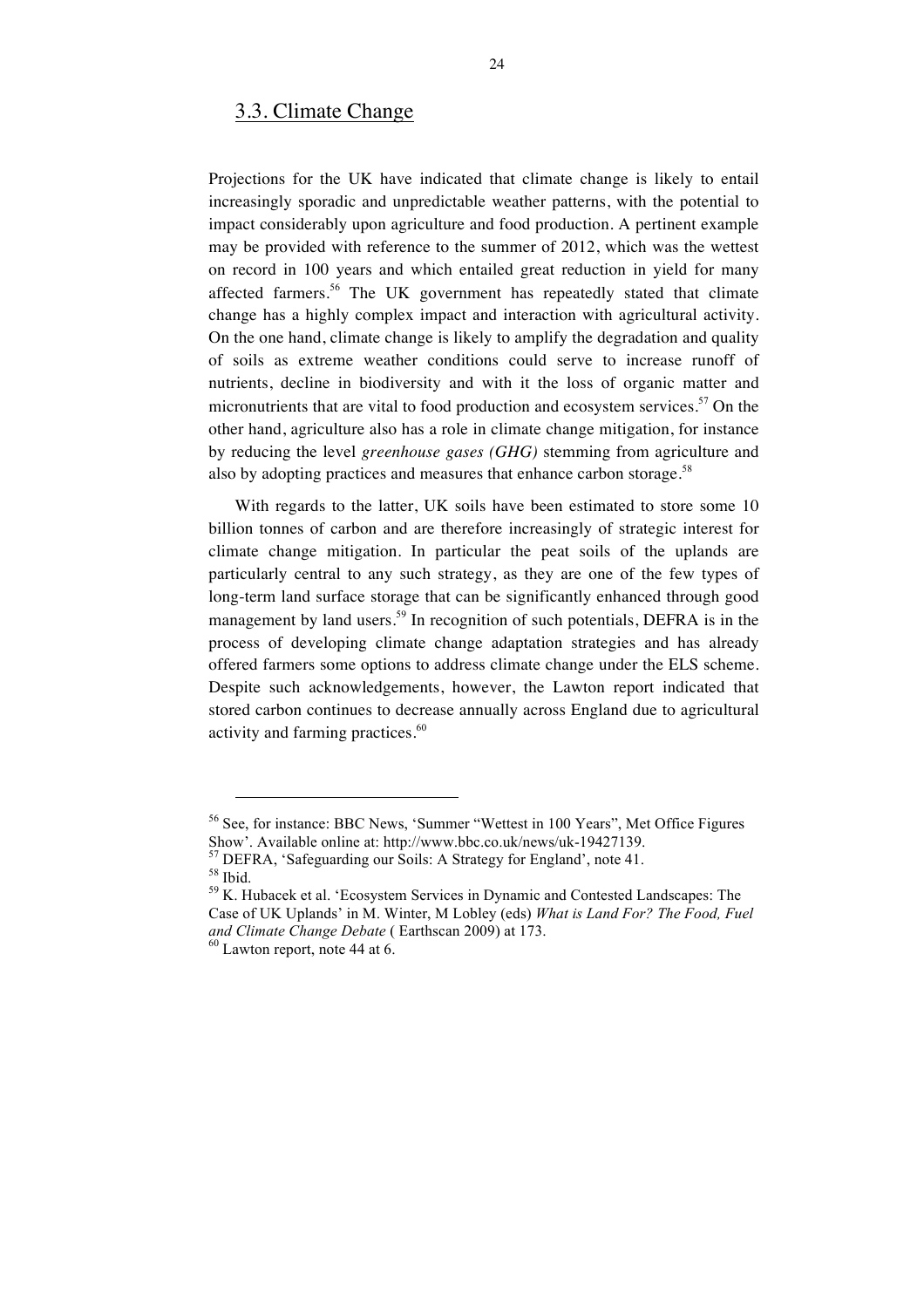### 3.4. The Situation in Northern Ireland

The following comments are drawn from the Department of the Environment publication, *Our Environment, Our Heritage, Our Future: State of the Environment Report for Northern Ireland*. 61

"Changes to the Common Agricultural Policy and the long term restructuring of the agricultural industry in Northern Ireland has reduced farm numbers, increased specialization and intensified production within sectors such as dairy.

The most significant change has been a decrease in hill or rough land and increase in the area of grass crops associated with dairying and more intensive beef production. Drainage works have greatly assisted this drive for intensification by increasing the capacity of rivers, thereby providing outfalls for land drainage and reducing flooding.

Intensification has results in increase of emissions of many pollutants to the air and water environments. As well as the loss or gain of a range of landscape features, restructuring will also impact on other land uses such as forestry and the quality of our wetlands and peatlands." <sup>62</sup>

#### *3.4.1. Air pollution*

"The agriculture sector contributes to both air pollution and greenhouse gas emissions, since it accounts for the majority of ammonia and methane emissions in Northern Ireland.

At a local level, ammonia is released close to manure storage tanks, animal housing facilities, including intensive pig and poultry units, or fields on which slurry has been spread. Ammonia is rapidly deposited downwind of the emission source. There are particular pressures on sensitive habitats in areas of intensive livestock production.

 $^{61}$  Department of the Environment, 2008.<br> $^{62}$  Ibid, 23.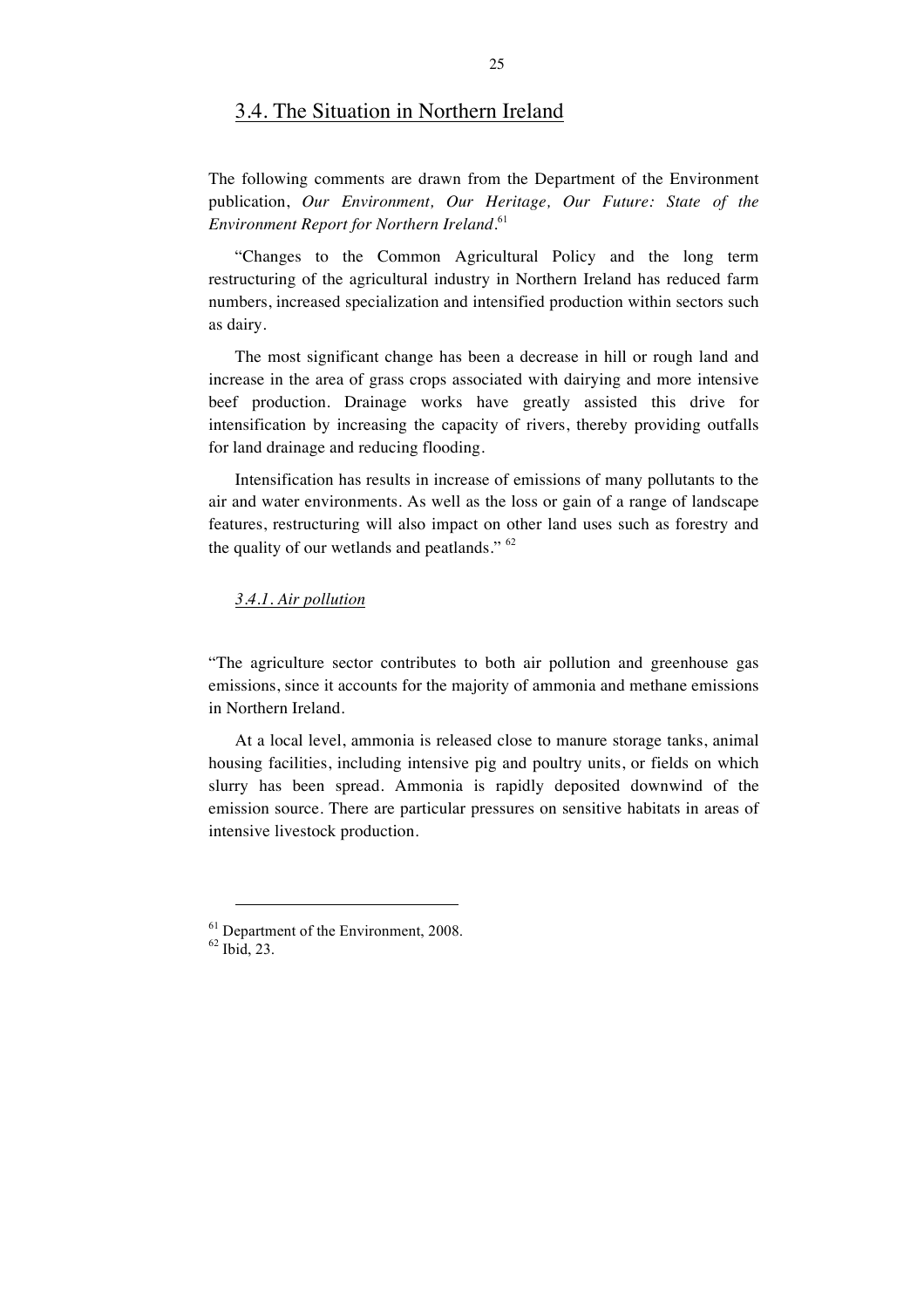Agriculture forms the third biggest contributor to total emissions of greenhouse gases in Northern Ireland because of the quantity of methane released by cattle and its greater potency when compared with carbon dioxide. Around 86% of Northern Ireland's methane emissions from agriculture arise from gases produced during digestion, and a further 14% from the management of animal wastes.

In addition agricultural soils provide a major source of nitrous oxide in Northern Ireland, from denitrification of fertilizer nitrogen and animal manures applied to the ground."<sup>63</sup>

#### *3.4.2. Biodiversity*

"The last century has seen both the decline in numbers and the loss of species as a result of impacts on their habitats. In the last few decades there has been a substantial change in our agricultural methods, driven by the need to produce more food and reforms to the Common Agricultural Policy. This has resulted in a general increase in stocking rates, especially of sheep, and to overgrazing across the whole island of Ireland, especially in upland areas.

Other effects of modern farming practices have been to reduce the environmental value of many areas of wildlife and semi-natural habitats through such activities as increased land drainage, land reclamation, increased fertilization, increased silage making and removal of features such as hedgerows and ditches."<sup>64</sup>

In addition the report also highlights the role that agriculture has in relation to water pollution. It identifies diffuse pollution from agriculture as a major problem in relation to the achievement of the Water Framework Directive's water quality standards and the issue of eutrophication.<sup>65</sup> In the latter area, the report points out that diffuse pollution from agriculture is responsible for over seventy per cent of the nitrogen load and fifteen per cent of the phosphorous loading carried within rivers.<sup>66</sup>

 $^{63}$  Ibid, 35.<br> $^{64}$  Ibid, 110.<br> $^{65}$  Ibid, 80.<br> $^{66}$  Ibid, 59.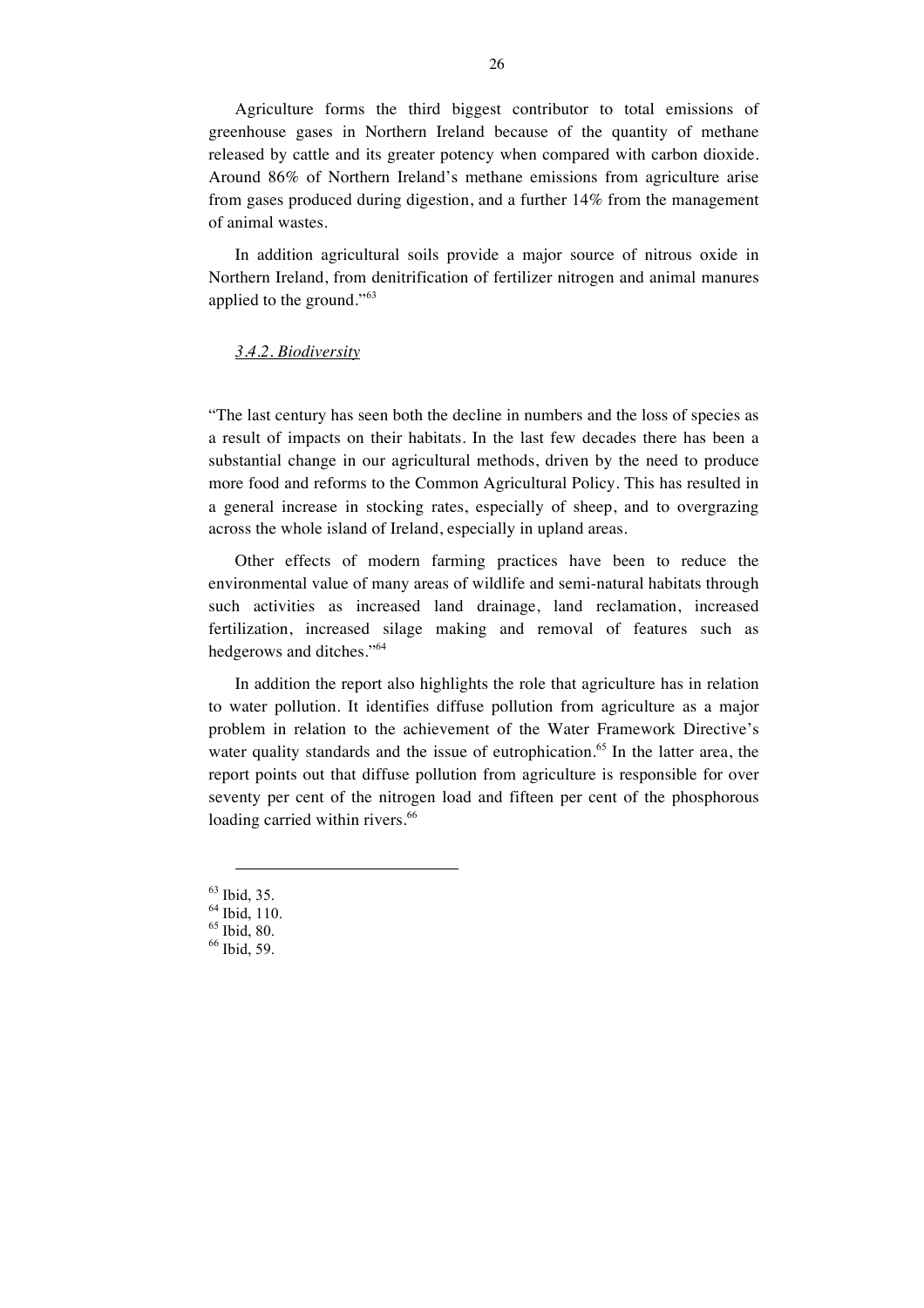# **4. The Application of CAP Subsidies to the Safeguard of Biodiversity**

Over half the land area of the UK is currently under productive agriculture or developed land (around 70% of England is currently farmed) which has resulted in the loss of biodiversity and habitats.<sup>67</sup> Agriculture has changed the English landscape by ploughing, draining and fertilising what were semi-natural heaths, chalk grasslands and lowland wet grasslands. In England, the green revolution of agricultural intensification impacts on land-use pressures which resulted in the fragmentation and isolation of semi-natural habitats. The loss of meadows, hedgerows and ponds combined with the increased use of pesticides, the abandonment of mixed farming as well as changes in cropping have all had a significant negative impact.<sup>68</sup>

Agriculture has also led to biodiversity loss: molluscs, moths, butterflies, bumblebees, amphibia (newts, frogs and toads), reptiles, mammals (particularly bats), and farmland birds [80% of farmland birds have disappeared since the 1960s, in particular tree sparrows by 97%, corn buntings by 87%, and turtle doves by  $85\%$ ].<sup>69</sup> There have been rapid losses of more than 50% in the last 25 years of once common species, such as hedgehogs, house sparrows and common toads.<sup>70</sup> Plants of arable farmland also struggle as a consequence of the use of the developments in farming leading to the decline of these crucial nectar and pollen sources which has a knock-on effect for insect pollinators.<sup>71</sup>

Since the late 1940s, sites for wildlife (SSSI) have developed but at the beginning they were not backed by a regime with adequate management. There was almost no notification of the sites, so that most owners and managers were not even aware that their land had become an SSSI. The Wildlife and Countryside Act (1981) introduced notification systems and new laws to prevent damage. Increased protection followed, but often sites were still

<sup>&</sup>lt;sup>67</sup> UK National Ecosystem Assessment, note 47 at 29.<br><sup>68</sup> RSPB et al., 'The State of Nature in the UK and its Overseas Territories' at 77.<br>Available online at: www.rspb.org.uk/Images/stateofnature tcm9-345839.pdf.

Available online at: www.rspb.org.uk/Images/state-incomentual Lagreene Assessment, note 47 at <sup>69</sup> Lawton report, note 44 at 9. See also, UK National Ecosystem Assessment, note 47 at 29.

 $^{70}$  Lawton report, note 44 at 9.<br><sup>71</sup> State of Nature report, note 68 at 19.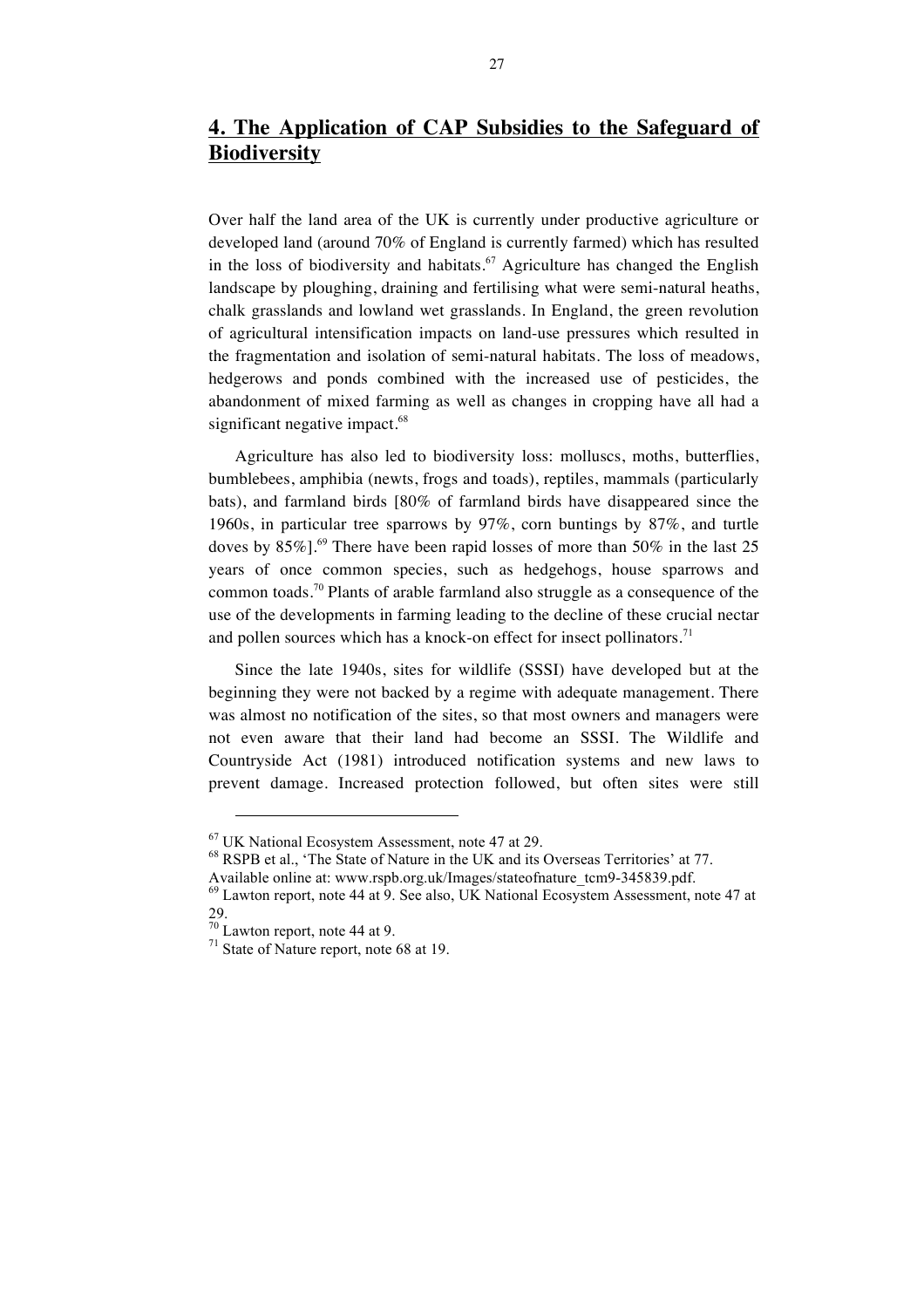deteriorating as no proactive management was required. It is the Countryside and Rights of Way Act (2000) which introduced legislation to encourage active management of wildlife sites through statutory consultation mechanisms, management agreement and planning controls. Since there has been a substantial improvement in the management of national wildlife sites, the SSSIs and National Nature Reserves (NNRs). Active management from landowners and managers is now vital. As a result, since 2000, the rate of favourable (or recovering) English SSSI has increased from 50% to 93%.<sup>72</sup>

The Lawton Report summarises what needs to be done for habitats and wildlife conservation in four words: *more, bigger, better* and *joined* to create a coherent and resilient network.<sup>73</sup> Ecological and natural connections are needed between existing sites. To achieve these objectives SSSIs are not sufficient. Farmers and land managers have been identified as key actors in the success of establishing a coherent and resilient ecological network, in particular by expanding environmentally-friendly farming techniques. This is why agrienvironment schemes (AES) were developed as they can be used as biodiversity-offsetting mechanisms.

## 4.1. Agri-Environment Schemes

Agri-environment schemes (AES) are funded from Pillar 2 of the CAP. Modulation from Pillar 1 to Pillar 2 of the CAP allows for greater AES funding as the UK uses the provision for additional transfers at a rate of 12%. Thus, all AES are subsided by both pillars. As required by EU regulations, AES are cofinanced by DEFRA from the RDPE. AES are the dominant component of Pillar 2. At present there are more than 58,000 agri-environment scheme agreements in England. The area of land in AES in England has increased from around 5.1 million hectares in 2006 to 6.5 million hectares in 2011, which is almost  $66\%$  of the agricultural land in England.<sup>74</sup> In 2011, direct payments made to farmers totalled £3.44 billion: payments not linked to production, including the Single Payment Scheme, represented £3.11 billion; payments linked to production came to £25 million; and payments under the

 $^{72}$  Lawton report, note 44 at 13.<br> $^{73}$  Ibid. 3.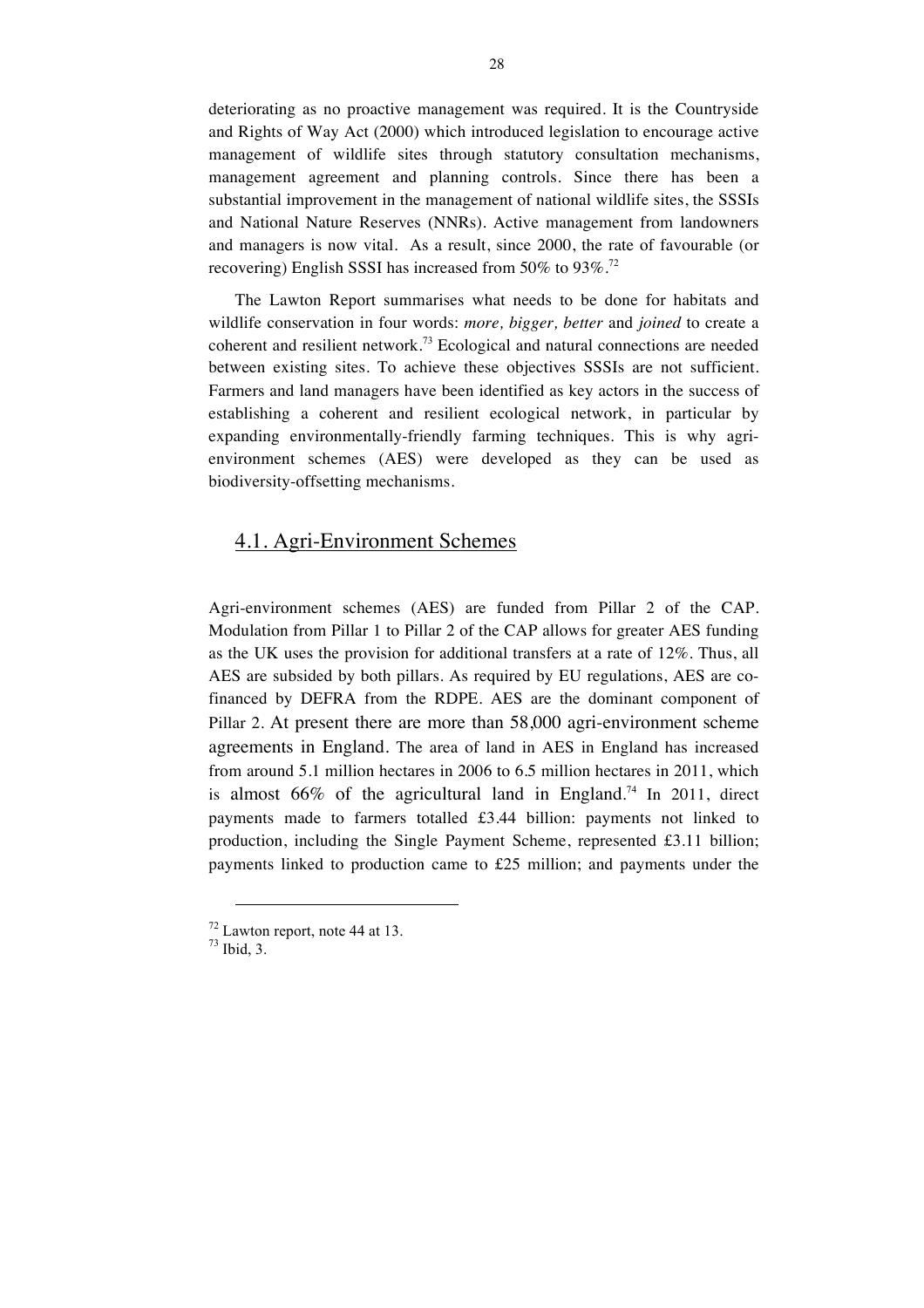agri-environment schemes were £400 million.<sup>75</sup> Therefore, AES represent only a small part of the subsidies allocated and given to farmers.

In 1987, the first AES in the UK, Environmentally Sensitive Areas, were intended to cover implementation costs and replace the income which could be gained by farming land more intensively. Today, AES require farmers to demonstrate good environmental practice: they provide payments to farmers who adopt land management and farm practices, which are beneficial to the environment. The schemes are run by Natural England, on behalf of DEFRA.

84% of the area of habitats identified as a national priority for protection and restoration eligible for AES is under agreement: for example, 41% of hedgerows in England are actively managed under AES with a further  $6\%$  having been restored in the last 10 years.<sup>76</sup> Lowland semi-natural grasslands and heathlands have been the centre of conservation actions due to their importance for biodiversity.<sup>77</sup> Targeted initiatives have seen breeding populations of certain nationally scarce farmland birds significantly increase: for example cirl bunting by 130% (1992–2003) and stone curlews by 87% (1997–2005).<sup>78</sup>

This confirms that early AES were successful at countering declines in rare farmland birds, such as corncrakes and stone-curlews, and also provided benefits beyond the target species – for instance brown hares have also benefited from habitat provided for stone-curlews.'<sup>79</sup> These data show how AES have been successful at increasing populations of certain species as well as having positive side effects on other species. These incentives schemes are key to manage ecological networks.<sup>80</sup> These networks of wildlife sites provide space for nature and support the provision of ecosystem services.

-

<sup>&</sup>lt;sup>74</sup> UK National Ecosystem Assessment, note 47 at 9.<br><sup>75</sup> DEFRA et al, 'Agriculture in the United Kingdom' (2011) at 101.<br><sup>76</sup> Natural England, 'Agri-environment schemes in England 2009: A review of results and effectiveness' (2009) 41.<br><sup>77</sup> State of Nature report, note 68 at 26.

<sup>&</sup>lt;sup>78</sup> Natural England, 'Agri-environment schemes 2009', note 76 at 41.<br><sup>79</sup> State of Nature report, note 68 at 20.<br><sup>80</sup> Lawton report, note 44 at 81.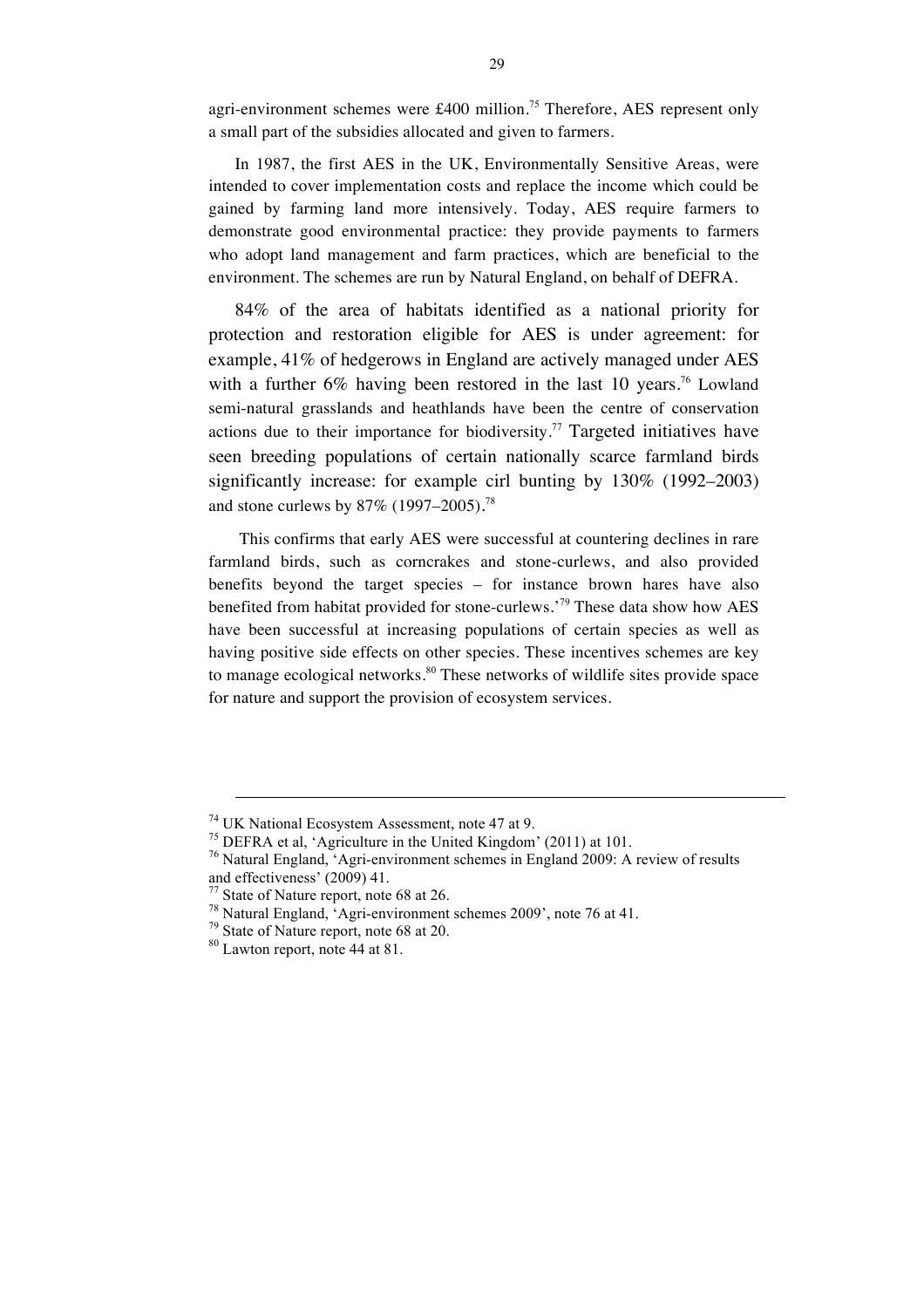The two agri-environment schemes available in England are the English Woodland Grant Scheme (EWGS) and Environmental Stewardship.

## 4.2. The Forestry Scheme

The English Woodland Grant Scheme (EWGS), together with regulation and voluntary compliance with UK Forestry Standards (the reference standards for sustainable forest management in the UK), has successfully encouraged positive woodland management. The Forestry Commission offers seven grants to help create and enhance woodlands for environmental and social benefits, such as biodiversity and public access: $81$  (1) the Woodfuel Woodland Improvement Grant (Woodfuel WIG) supports the sustainable production of woodfuel and other timber products; (2) the Woodland Improvement Grant (WIG) funds capital projects such as rhododendron clearance; (3) the Woodland Management Grant (WMG) supports regular management work, for example pest control; (4) the Woodland Creation Grant (WCG) helps towards the cost of establishing new woodland; (5) the Woodland Planning Grant (WPG) provides funding to assist with the production of a management plan; (6) the Woodland Assessment Grant (WAG) contributes to cost of work to collect information that will help woodland manager decision making; and (7) the Woodland Regeneration Grant (WRG) helps to reestablish trees after a period of felling.

## 4.3. Environmental Stewardship

 $\overline{a}$ 

Environmental Stewardship is an AES that provides funding to farmers in England to deliver effective environmental management on farm land. It goes beyond the Single Payment Scheme requirement to maintain land in GAEC and supports the good stewardship of the countryside. ES is a multi-objective scheme which seeks to conserve and manage wildlife as well as enhancing landscape, protecting the historic environment, promoting public access and

 $81$  Forestry Commission, 'English Woodland Grant Scheme'. Available online at: www.forestry.gov.uk/ewgs.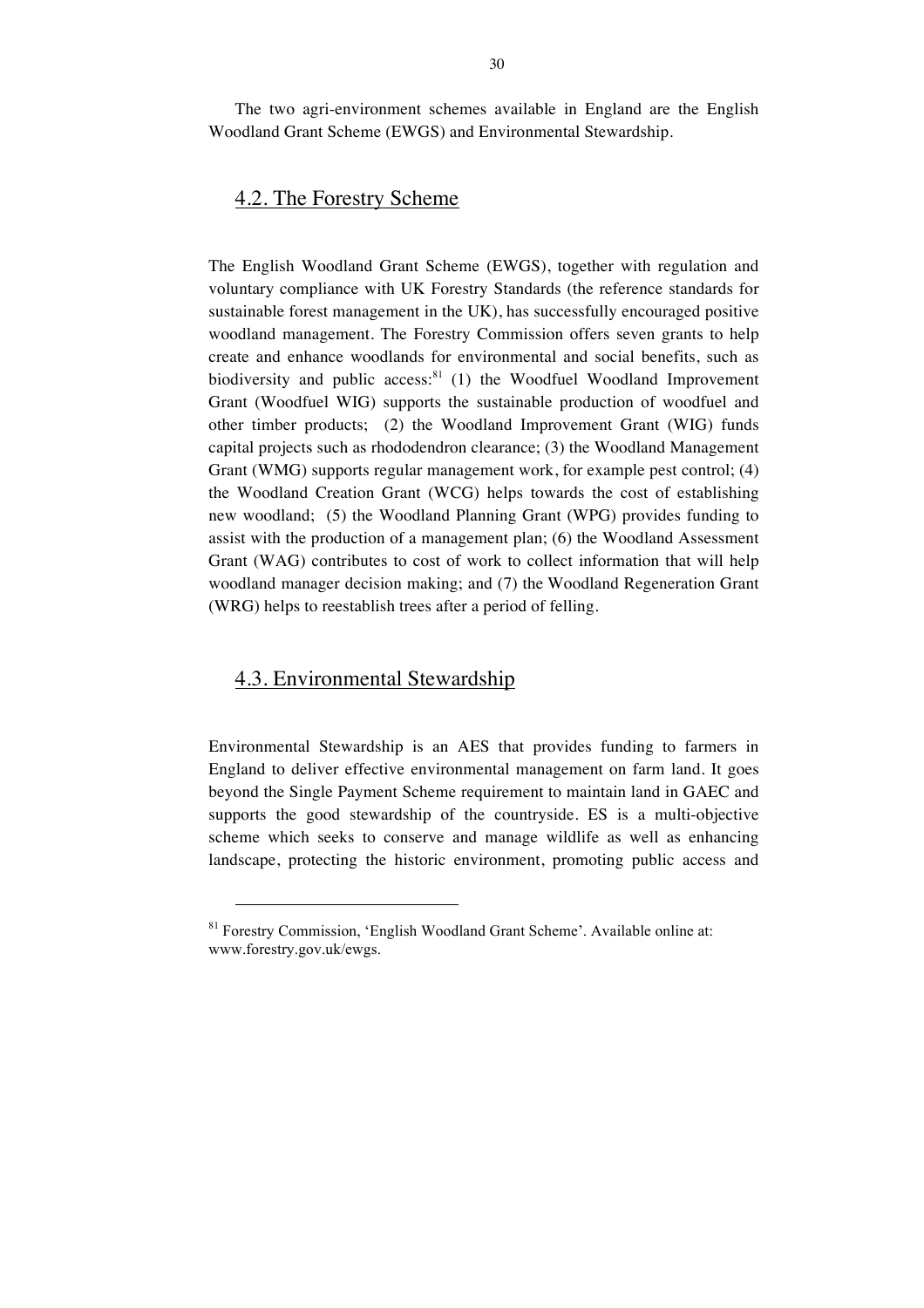protecting natural resources.<sup>82</sup> The current aim is for ES to contribute to nature restoration through the creation of buffer zones, stepping stones and wildlife corridors around specific sites.<sup>83</sup> This is in line with the Lawton Report.

The various ES schemes have been embraced by farmers. There are four elements to Environmental Stewardship: Entry Level Stewardship (ELS); Organic Entry Level Stewardship (OELS); Uplands Entry Level Stewardship (Uplands ELS); and Higher Level Stewardship (HLS), which will now be detailed.<sup>84</sup>

#### *4.3.1. Entry Level Stewardship*

The Entry Level Stewardship (ELS) is the primary scheme open to all farmers and land managers in England. It is designed to be a simple, multi-objective and flexible scheme. 67% of England's agricultural land is currently in ELS. ELS agreements are for five years. It rewards farmers for the adoption of specific environmental land management practices on their land. It can also complement existing farm practices and help meet other requirements such as crosscompliance. The aim is to provide financial incentives in return for some minimal management. ELS have several environmental objectives including: (1) managing arable habitats for farmland birds; for water voles, dragonflies, newts and toads; for arable plants; for bats and dormice; for butterflies, bees and vulnerable grassland; for brown hare; (2) managing the land for cleaner water and healthier soil; (3) managing the land to focus on climate change. $85$ 

ELS depends on priority statutory or wildlife areas. Various packages are offered and each package informs farmers on how to achieve a specific environmental goal. Options for ELS relate to boundary features; trees and woodland; buffer strips; arable land; soil and water; grassland outside Severely Disadvantaged Areas (SDAs); mixed stocking on grassland; and, grassland and

<sup>82</sup> GOV.UK, 'Environmental Stewardship'. Available online at:

https://www.gov.uk/environmental-stewardship.<br><sup>83</sup> DEFRA, Natural Environment White Paper, 'The Natural Choice: Securing the Value of Nature' (2011) at 25.

 $^{84}$  The Environmental Stewardship (England) Regulations 2005, SI 2005/621 – as amended.

<sup>&</sup>lt;sup>85</sup> Natural England, 'Entry Level Stewardship: Environmental Stewardship Handbook' (2013) at 5.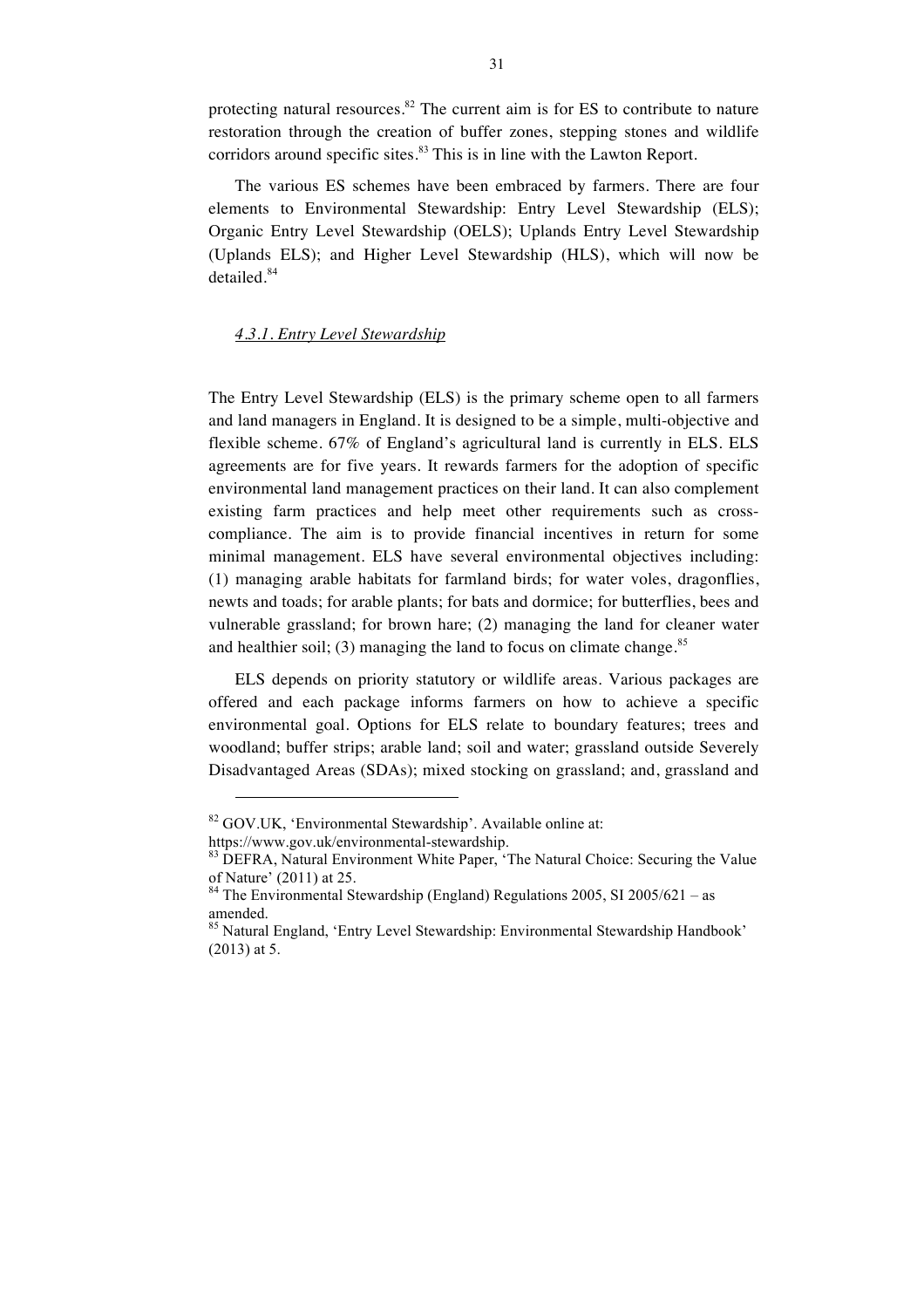moorland inside SDAs.<sup>86</sup> Farmers can select any combination of options that they think is the most appropriate to their farming business, which gives them some leeway in managing their environmental practices. $87$  It contains very strict and detailed requirements which are compatible with other schemes/programmes, such as the NVZ action programme.

Options are designed to be deliverable without advisory input or targeting, and therefore are aimed to be minimal and not to impact negatively on farming operations. This laissez-faire approach means the scheme is relatively inexpensive to administer, and processing of agreements is quick and simple.<sup>88</sup> This, however, raises concerns in relation to the actual positive environmental impact of the scheme as the final aim seems to prioritise farming by preventing from putting too onerous burdens on farmers rather than aiming at biodiversity protection and conservation per se.

The scheme has, however, been generally less successful than was expected to deliver conservation outcomes because free choice of options for applicants has resulted in skewed and uncoordinated uptake, favouring hedgerow management, low input grassland and margin enhancement.<sup>89</sup> Furthermore, certain options are not delivering as they could be because they require more management guidance than is available.<sup>90</sup> This is why other types of ES should be encouraged.

#### *4.3.2. Organic Entry Level Stewardship*

The Organic Entry Level Stewardship (OELS) is the organic strand of ELS and therefore possesses similar objectives and options. It is geared to organic and organic/conventional mixed farming systems and is open to all farmers not receiving any Organic Farming Scheme aid. To be part of such a scheme, the land must be first registered as 'fully organic' or 'in conversion to organic farming' with an Organic Inspection Body. Farmers receive a fixed payment – of £60 per ha, per year – for all organic land entered into the scheme. Aid for

 $\overline{a}$ 

<sup>&</sup>lt;sup>86</sup> Ibid, 6.<br><sup>87</sup> Lawton report, note 44 at 88.<br><sup>88</sup> Ibid. 89.<br><sup>90</sup> Ibid.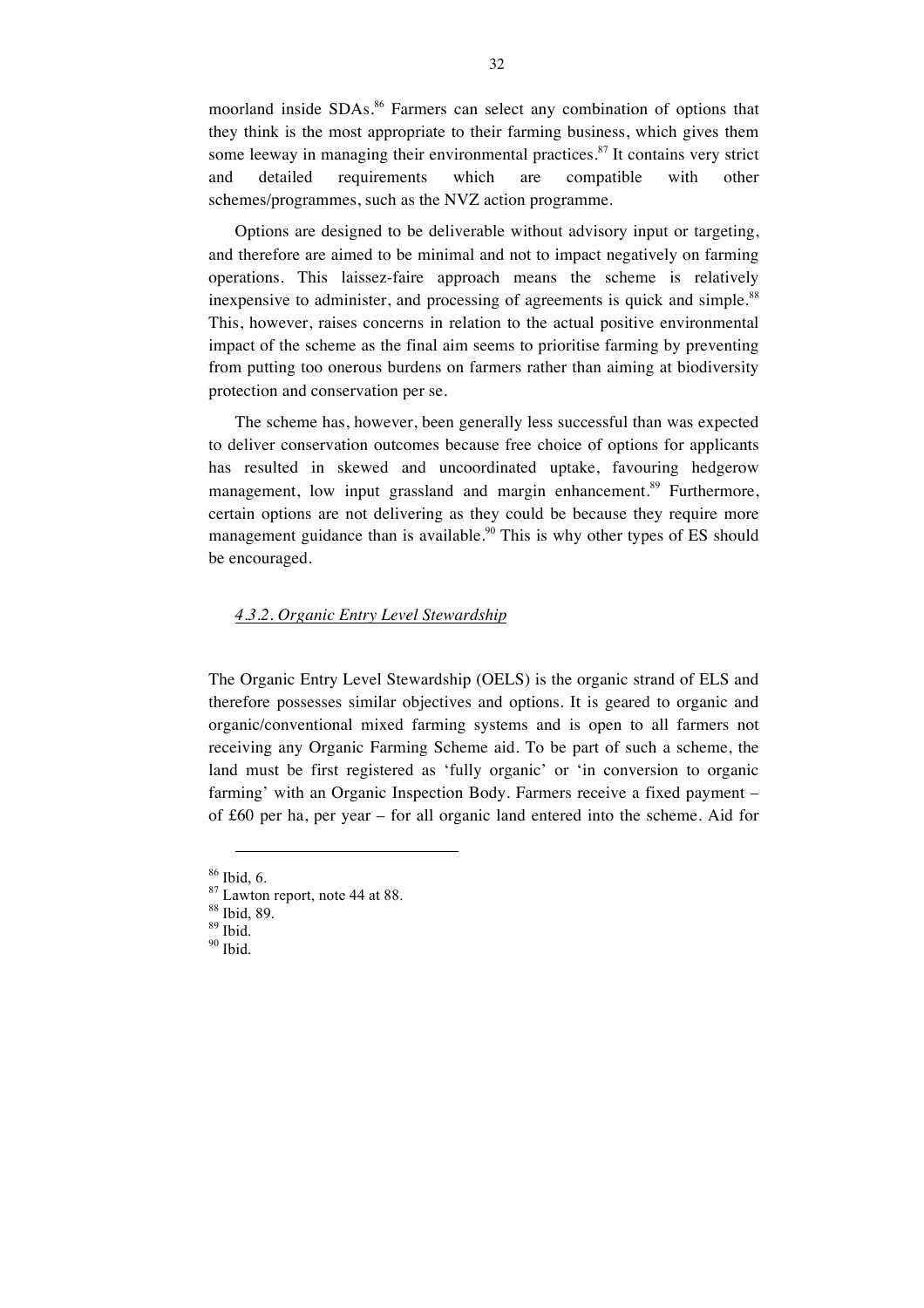converting farmed land to organic farming is also available through OELS at rates of £175 per hectare per year for the first two years of the OELS agreement on improved land.

#### *4.3.3. Uplands Entry Level Stewardship*

Uplands Entry Level Stewardship (Uplands ELS) was created in February 2010 to support hill farmers with payments for environmental management. Uplands ELS succeeds the Hill Farm Allowance (HFA) and is open to all farmers with land in SDAs (moorland, commons and grassland/arable categories), regardless of the size of the holding. The objective of this change is to move away from the compensatory nature of the HFA and towards a more targeted scheme which rewards farmers for maintaining and improving the upland landscape and environment. Once more, proactive management is the priority. The aim for Uplands ELS is to maintain and improve the biodiversity, natural resources, landscape and historical values of the uplands, and contribute to climate change mitigation and adaptation through effective environmental management. It ensures that agriculture continues to make its contribution to rural society and the managed environment of the English uplands by compensating farmers for the difficulties of farming in  $SDAs.<sup>91</sup>$ 

As well as a set of compulsory requirements applied to all SDAs, agreement holders will also need to deliver one or more options to meet the targets for their holding. Options can be selected from the existing suite of ELS options and/or from Uplands ELS options. There are many management options to choose from. They relate to boundary features; trees and woodland; historic and landscape features; the protection of soil and water; upland grassland and moorland.<sup>92</sup> This can include cattle grazing; maintenance of traditional farm buildings; stone wall restoration and woodland/watercourse fencing. These choices ensure that farmers have the flexibility to select the right options for their farm business.

Currently, as around 40% of the uplands is still managed under historic agrienvironment schemes (the Environmentally Sensitive Area and Countryside

<sup>&</sup>lt;sup>91</sup> DEFRA, 'Uplands Policy Review' (2011) at 28.<br><sup>92</sup> Natural England, 'Environmental Stewardship Handbook' at 6.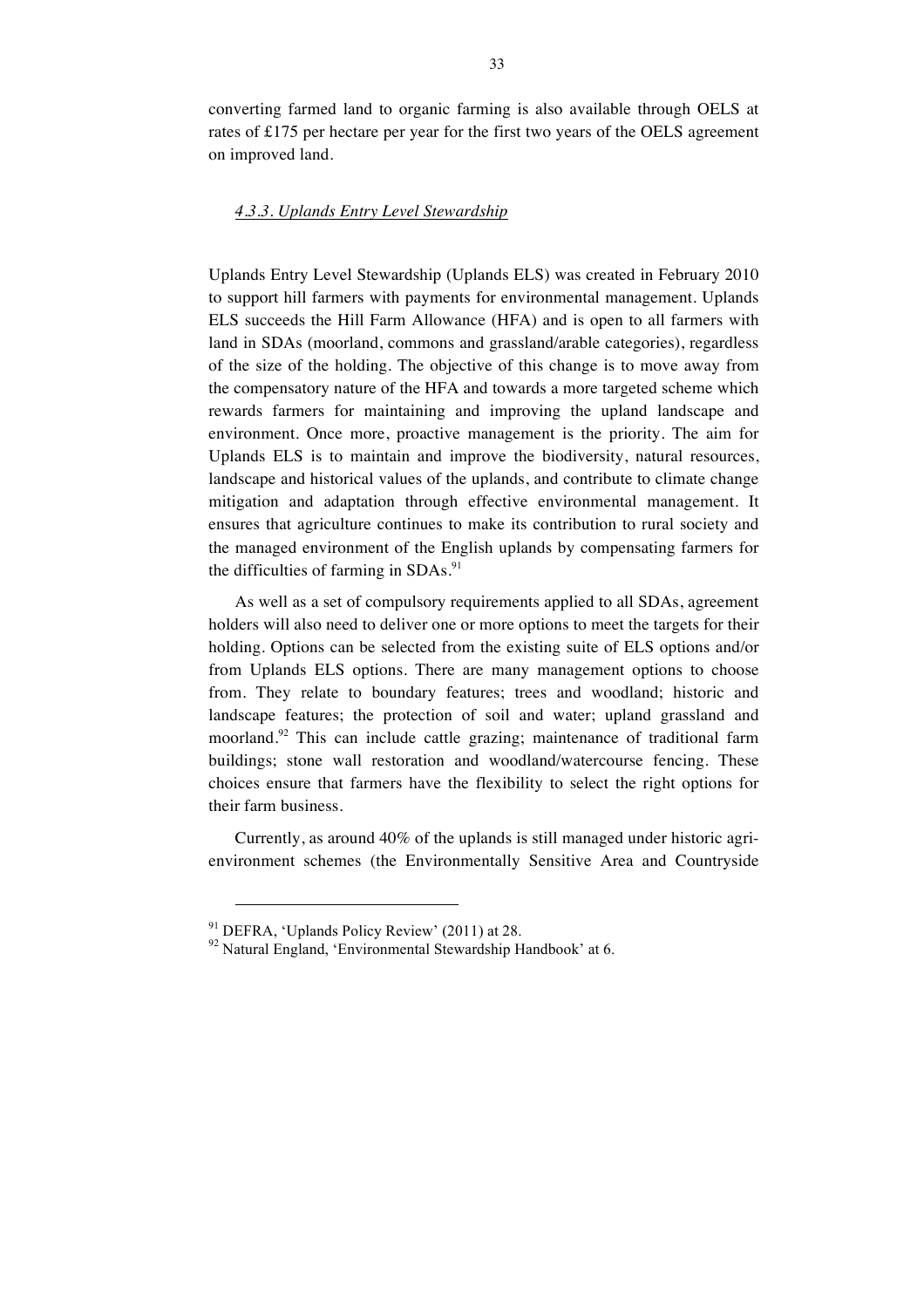Stewardship Schemes), the Upland Transitional Payment (UTP) has been designed to make sure that farmers unable to benefit from the Uplands ELS continue to receive specific uplands support. $93$ 

Such a focus on the uplands is crucial as hill farmers, are faced with economic pressure to intensify their management of enclosed land to increase productivity, as well as to abandon unenclosed rough grazing land. Agrienvironment schemes can provide crucial support to farmers wishing to maintain extensive cattle and sheep grazing – an often unprofitable farming system, but one that is vital to maintaining habitats and varied vegetation, such as dwarf shrub heath and rough pasture.<sup>94</sup>

#### *4.3.4. Higher Level Stewardship*

Higher Level Stewardship (HLS) involves more complex and higher types of management and agreements specifically tailored to local circumstances. It is a targeted and competitive scheme. HLS applications will be assessed against specific local targets, and agreements will be offered where they meet these targets and represent good value for money. This 'cost-benefit analysis' could nevertheless be detrimental and prevent further nature conservation only because certain options are too expensive.

HLS is at present targeted in 110 areas across England. It aims at delivering significant environmental benefits for wildlife, landscape, the historic environment and resource protection through complex environmental management. HLS requires support and advice from Natural England's advisers, to develop agreements that will deliver environmental benefits over a ten year period. Such a length of time seems to be more adapted to environmental protection compared to the 5 year period for other ELS.

In order to enter an HLS, farmers must also apply for, or already be in, ELS, OELS or Uplands ELS (in all but a few specific situations). The combination of various schemes could result in more environmental benefits but it could also

<sup>&</sup>lt;sup>93</sup> The Rural Payments Agency, 'RPA Starts 2012 Round of Payments for Hill Farmers'. Available online at:

http://rpa.defra.gov.uk/rpa/index.nsf/0/D397AEC5B84BDFED802579C6003533E8. <sup>94</sup> State of Nature report, note 68 at 31.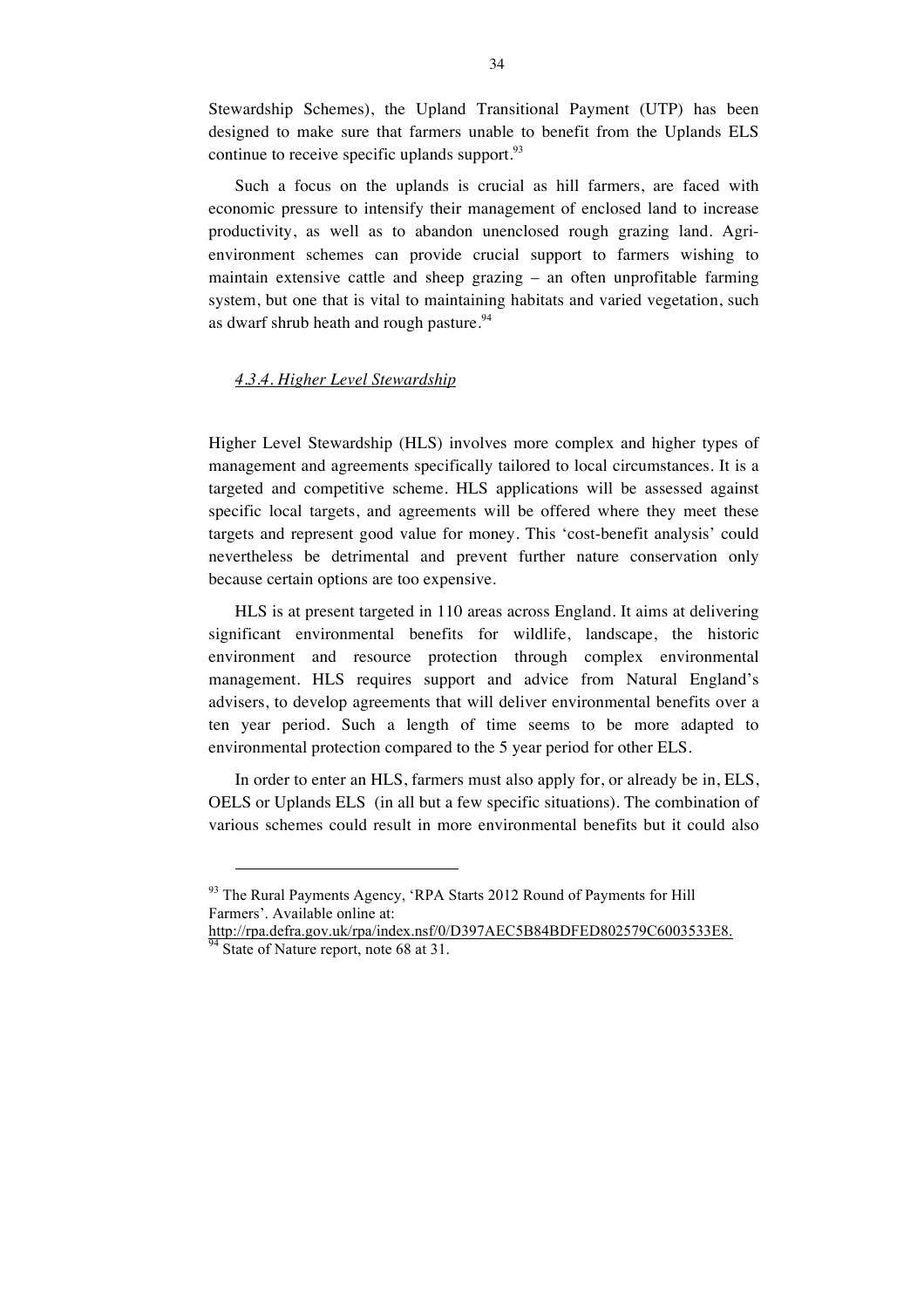lead farmers to losing focus between the different options and objectives to achieve. Unlike ELS, the level of payments received depends on the number of options that farmers are able to deliver.

'Indicators of success' were developed to help farmers achieving their management options. They intent to show what Natural England is looking to obtain, so that both farmers and Natural England advisers can assess whether the management is successful, and to see whether adjustments are needed.

HLS comes with three options: maintenance, restoration and creation. For maintenance options, the management requirements will be similar to the ones already in place requiring the good environmental conditions identified in the Farm Environment Plan (FEP).<sup>95</sup> Requiring farmers to maintain environmental protection, as well as enhancing it, is vital. In relation to restoration options, the FEP will have identified features which are not in good conditions and that therefore require more positive management. Specific activities undertaken on the land will need to stop to restore the feature. Creation options will be limited to the circumstances where a need for habitat creation has been identified, but only on the most suitable sites, as identified by the FEP. Options 2 and 3 are particularly significant to establish and expand a coherent ecological network. All three options show the importance of proactive management. This scheme reflects and reinforces the move towards establishing farmers as one of the central actors in biodiversity and habitats protection and expansion

HLS and its predecessor schemes have shown notable success in recovering populations of farmland birds and other species, as well as priority habitats including hay meadows and calcareous grassland.<sup>96</sup>

HLS is considered to be the single most important tool for managing many components of England's ecological network. Without it, moving the management of SSSIs towards favourable condition would have been impossible.<sup>97</sup> Moreover, as agreements can be quite hard to create and require

 $95$  A FEP is a structured survey of all the environmental features on a farm. It involves identifying and making an assessment of the condition of any features of historical, wildlife and resource protection as well as creating new environmental features and habitats, improving public access, flood management and protecting natural resources. The FEP is a pre-requisite for HLS and will help to determine what level of environmental management can be achieved through this scheme.

 $\frac{96}{97}$  Lawton report, note 44 at 81.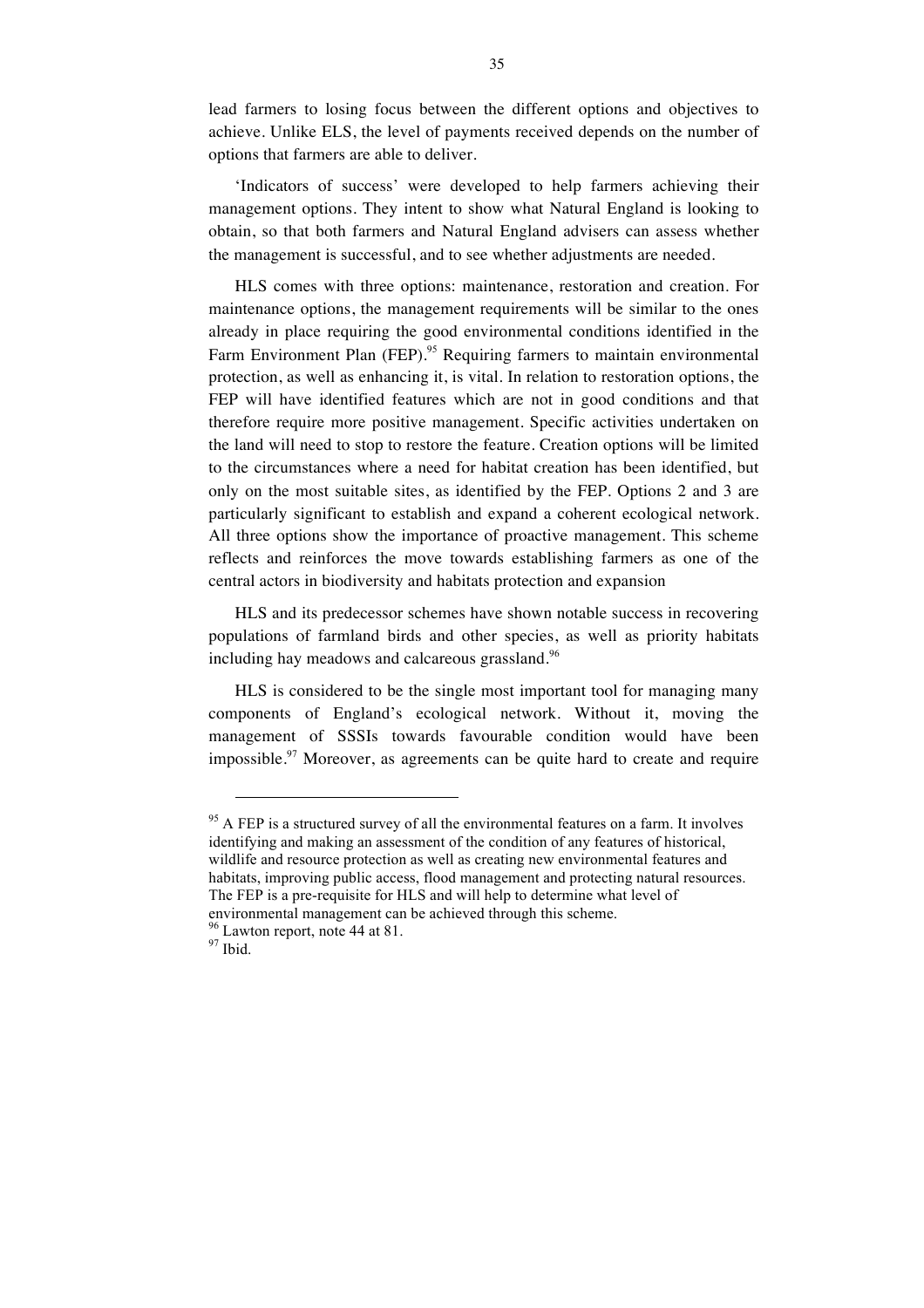considerable and ongoing advice to achieve the best quality agreements, this could lead farmers to be disinterested in joining the scheme. As HLS is a competitive scheme, it demonstrates the lack of available funds. This scheme must be adequately resourced if it is to continue to be a suitable tool for managing core network sites.<sup>98</sup>

## 4.4. Future of AES

Under the Biodiversity 2020 Strategy, agriculture has been identified as one of the priority actions, with forestry and water management. The aim is to improve the delivery of environmental outcomes from agricultural land management practices, whilst increasing food production by reviewing how advice and incentives are used, and how AES are developed and expanded.<sup>99</sup>

AES schemes should be expanded and benefit from increased funding as they can crucially support green farming. ELS needs to be improved, in particular to ensure key options are chosen in suitable combinations over a sufficient area, rewarding farmers who act cooperatively.<sup>100</sup> However, the muchhoped recoveries of farmland wildlife and habitats – probably because not enough farmers have taken up the most effective agri-environment options (HLS in particular) – have not quite been reached, and available funding is limited.<sup>101</sup> Even though HLS is key to conserve and expand priority species and habitats, it cannot be expected to be the single answer. For example, there is no mechanism that establishes buffer zones, stepping stone habitats or corridors to establish the coherent and resilient network England is truly lacking. This is why the 2010 Lawton report advocates the creation of another scheme to be considered as an 'ELS-Plus' to ensure environmental effectiveness without detailed one-to-one input from an advisor.<sup>102</sup> This could be a simpler scheme that pays more than ELS which would include regionally or locally tailored options, for example to buffer a particular site or sites. Another

<sup>&</sup>lt;sup>98</sup> Ibid.<br><sup>99</sup> DEFRA, 'Biodiversity 2020: A Strategy for England's Wildlife and Ecosystem Services' at 25.<br><sup>100</sup> Lawton report, note 44 at 89.<br><sup>101</sup> State of Nature report, note 68 at 20.<br><sup>102</sup> Lawton report, note 44 at 82.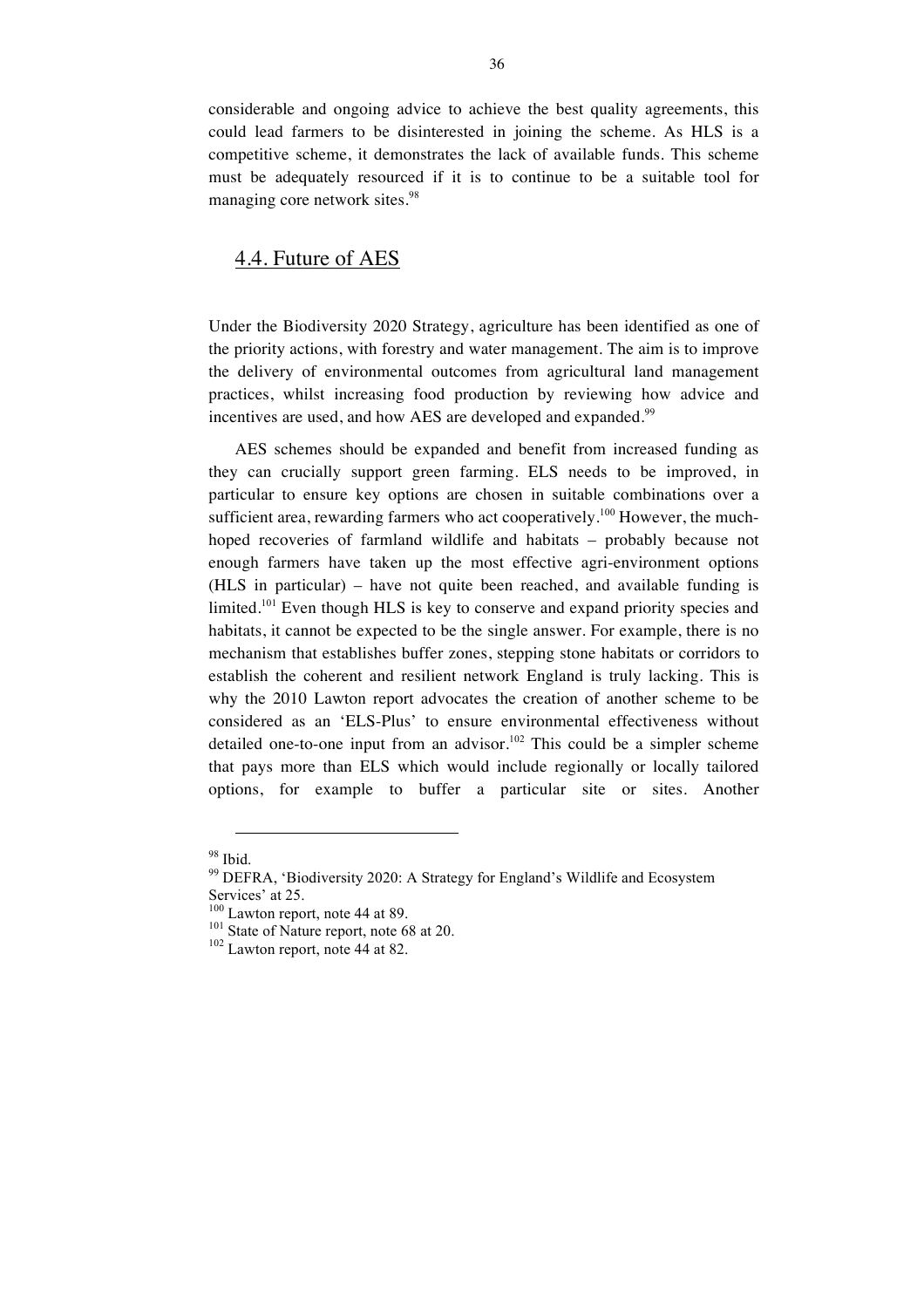recommendation of the Lawton report is for the Government to establish a consistent, integrated and long-term expectation of land managers to deliver parts of the ecological network by providing more readily available, high quality advice; and by developing the DEFRA Whole Farm Approach.<sup>103</sup>

Taking forward these recommendations and actions, a New Environmental Land Management Scheme (NELMS) is currently under development, which could combine the best elements of Environmental Stewardship, Catchment Sensitive Farming and the England Woodland Grants Scheme.<sup>104</sup> It would establish coordinated advice and incentives which would create a more integrated, streamlined and efficient approach that is clearer for farmers and land managers and yields better environmental results – as advocated.<sup>105</sup> It is to be hoped that with the new CAP starting in 2014, these recommendations and developments will be put into practice and strengthened.

Overall, cooperation and active management now seem to be the central facets of biodiversity conservation and protection, especially with the major challenges which need to be addressed: sustainable and green agriculture, food security and climate change.

### 4.5. Biodiversity Safeguards in Northern Ireland

The SMR obligation to comply with the obligations imposed under the Wild Birds and Habitats Directives aims at conserving biodiversity. As noted above, this is applied more widely in Northern Ireland to also include farmers' obligations to protect Areas of Special Scientific Interest under the Environment (Northern Ireland) Order 2002. The GAEC requirement that farmers should retain semi-natural habitats located on their lands has a similar objective.

Additional support for biodiversity is provided in Northern Ireland by an agri-environment programme that forms a central part of Northern Ireland's rural development programme 2007-2013. This is the Countryside Management

 $\overline{a}$ 

<sup>&</sup>lt;sup>103</sup> Ibid, 84.<br><sup>104</sup> Natural England, 'Development of a New Environmental Land Management Scheme (NELMS)', available online at:

http://www.naturalengland.org.uk/ourwork/farming/funding/nelms.aspx. <sup>105</sup> DEFRA, 'The Natural Choice', note 83 at 25.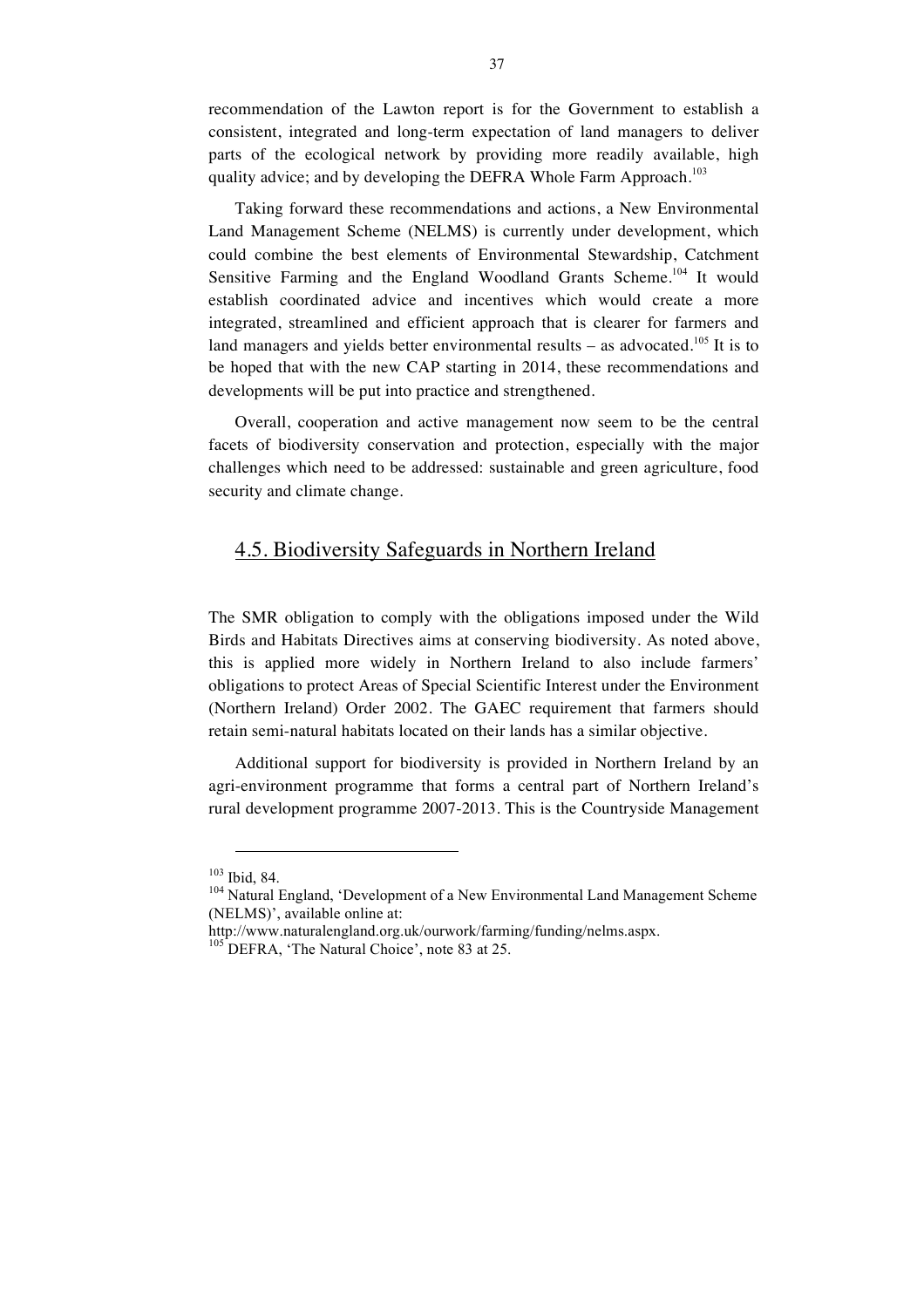Scheme. The Countryside Management Scheme is a voluntary whole farm scheme. The scheme is open to all farmers, but has been targeted towards the farms offering greatest potential environmental value as applications exceeded the financial resources available.

Applicants to join the Countryside Management Scheme were required to allow the Department of Agriculture and Rural Development to conduct a farm audit, which identifies farmland habitats, and to have a compulsory nutrient and waste management assessment and advisory visit from Departmental staff. Farmers who proceed to enter the scheme are required to follow a range of general environmental requirements over and above cross-compliance, to manage all field boundaries in accordance with the scheme requirements and to produce and implement a farm nutrient and waste plan. These farmers will also be required to follow specific management requirements to preserve and support the particular farmland habitats and features present on the farm. These habitats are as follows- grasslands, wetlands, woodland and scrub; bird breeding, feeding or nesting sites; moorland and raised bog; and historic monuments. Farmers must also meet a minimum environmental benefit standard which is set for them by the Department, on the basis of the farm audit. Participating farmers also have the option of agreeing to undertake additional habitat management work in return for further payments. These include a range of options aimed at safeguarding biodiversity – such as managing farmland bird and insect habitats; delayed grass cutting; management of semi natural or semi-improved grasslands and heather regeneration. Farmers may also agree to undertake a range of enhancement works that will enhance farmland biodiversity. Again this is for additional payment. The possible works include tree planting and management and the installation of red squirrel feeders. More in-depth information on the Countryside Management Scheme can be found in the scheme booklet. $106$ 

<sup>106</sup> Department of Agriculture and Rural Development (Northern Ireland), 'Northern Ireland Countryside Management Scheme (NICMS)', available online at: http://www.dardni.gov.uk/index/grants-and-funding/area-based-landschemes/nicms.htm.